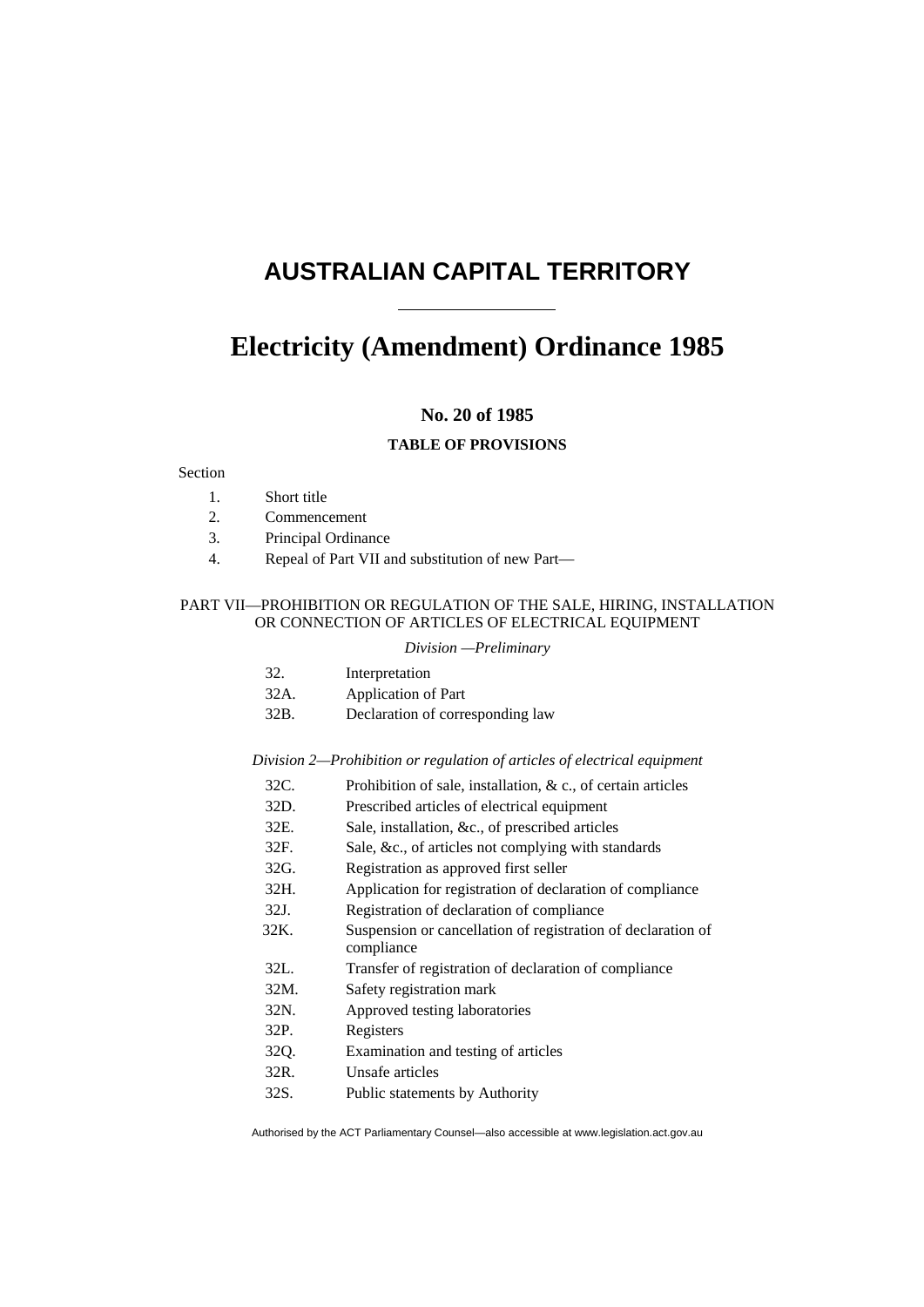## 2 TABLE OF PROVISIONS*—continued*

Section

## *Division 3—Inspection, search and seizure*

- 32T. Inspectors
- 32U. Return of identity card
- 32V. Powers of inspectors
- 32W. Interpretation
- 32X. Entry and search, &c.
- 32Y. Search warrants
- 32Z. Search warrants may be granted by telephone
- 32ZA. Entry, &c., in emergencies
- 32ZB. Obstruction of inspectors
- 32ZC. Review of inspector's direction

#### *Division 4—Miscellaneous*

- 32ZD. Review by Administrative Appeals Tribunal
- 32ZE. Notification of decisions
- 32ZF. False representation
- 32ZG. Evidence of registration of declaration of compliance
- 32ZH. Service of documents
- 32ZJ. Determination of fees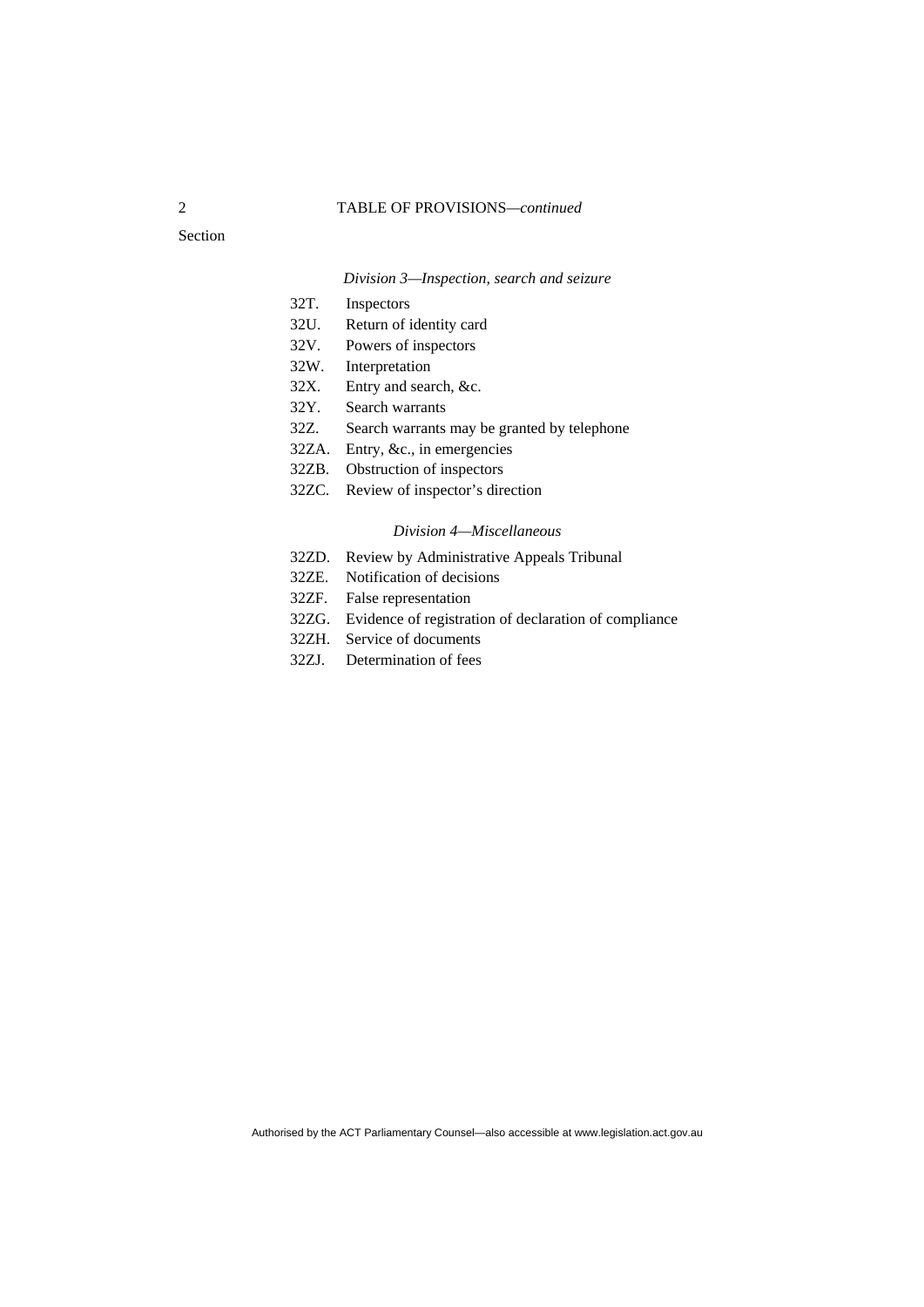# <span id="page-2-0"></span>**AUSTRALIAN CAPITAL TERRITORY**

# **Electricity (Amendment) Ordinance 1985**

# **No. 20 of 1985**

I, THE GOVERNOR-GENERAL of the Commonwealth of Australia, acting with the advice of the Federal Executive Council, hereby make the following Ordinance under the *Seat of Government (Administration) Act 1910*.

Dated 23 May 1985.

 N. M. STEPHEN Governor-General

By His Excellency's Command,

# G. SCHOLES

Minister of State for Territories

An Ordinance to amend the *Electricity Ordinance 1971*

# **Short title**

**1.** This Ordinance may be cited as the *Electricity (Amendment) Ordinance 1985*. 1

# **Commencement**

**2.** This Ordinance shall come into operation on such date as is fixed by the Minister of State for Territories by notice in the *Gazette*.

# **Principal Ordinance**

**3.** In this Ordinance, "Principal Ordinance" means the *Electricity Ordinance 1971*. 2

**4.** Part VII of the Principal Ordinance is repealed and the following Part substituted: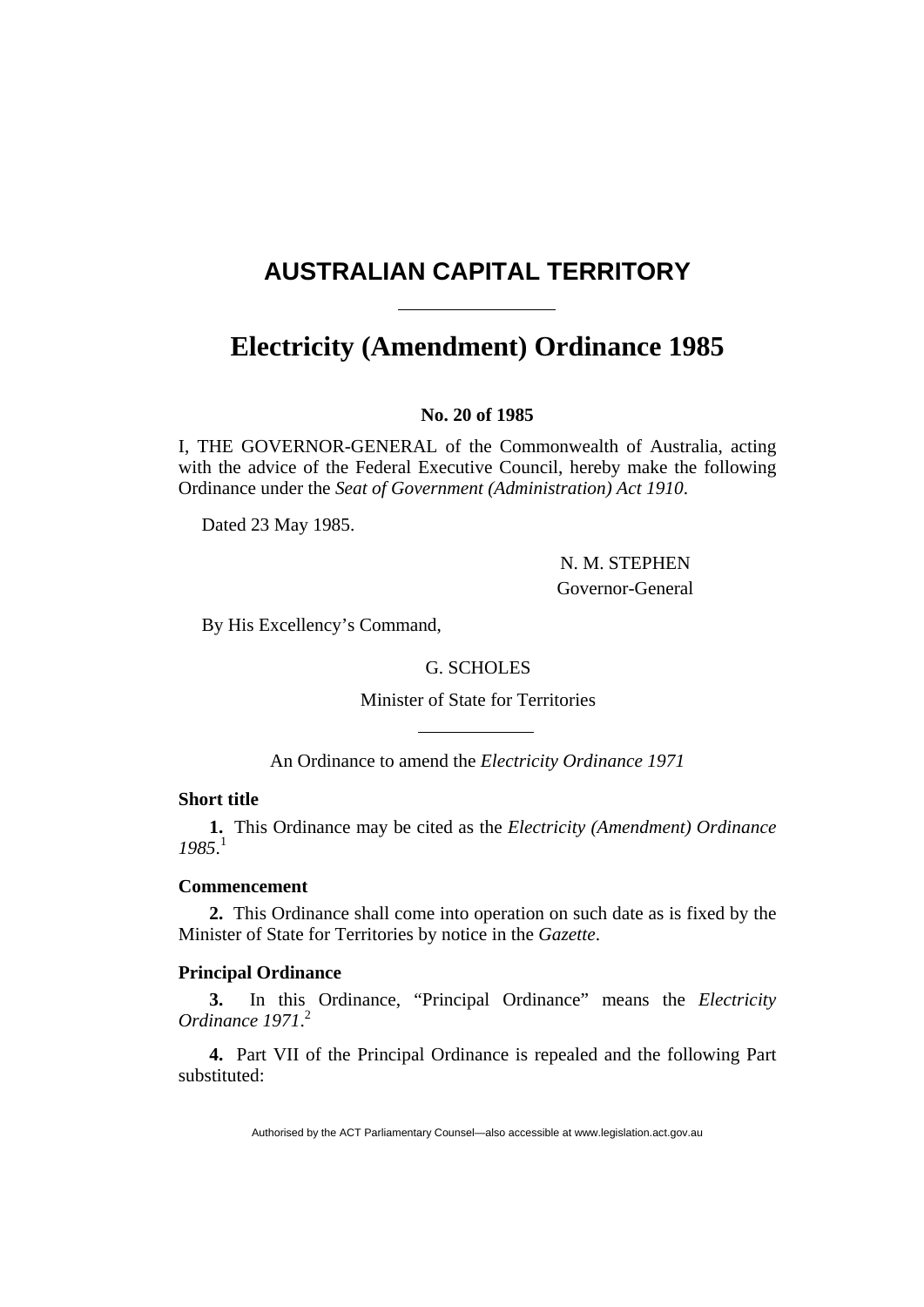# **"PART VII—PROHIBITION OR REGULATION OF THE SALE, HIRING, INSTALLATION OR CONNECTION OF ARTICLES OF ELECTRICTAL EQUIPMENT**

# *"Division 1—Preliminary*

## **Interpretation**

"32. (1) In this Part—

'approved first seller' means a person registered under sub-section 32G (2);

'corresponding law', in relation to a State or another Territory, means a law of that State or Territory specified in a notice under section 32B;

'declaration of compliance', in relation to a prescribed article of electrical equipment, means a declaration that the article complies with—

- (a) prescribed standards; or
- (b) standards specified in a corresponding law of a State or another Territory;

'determined fee' means the fee determined under section 32ZJ for the purposes of the provision in which the expression occurs;

'prescribed article of electrical equipment' means—

- (a) an article of electrical equipment—
	- (i) of a description or type specified in a notice under sub-section 32D (1); or
	- (ii) included in a class of articles specified in a notice under sub-section 32D (1); or
- (b) an article of electrical equipment included in a class of electrical articles specified in an order in force under section 21 of the Electricity Development Act, 1945 of the State of New South Wales, not being an article of a description or type specified in, or included in a class of articles specified in, a notice under sub-section 32D (4);

'regulatory authority', in relation to a State or another Territory, means—

 (a) in the case of the State of New South Wales—the Energy Authority of New South Wales;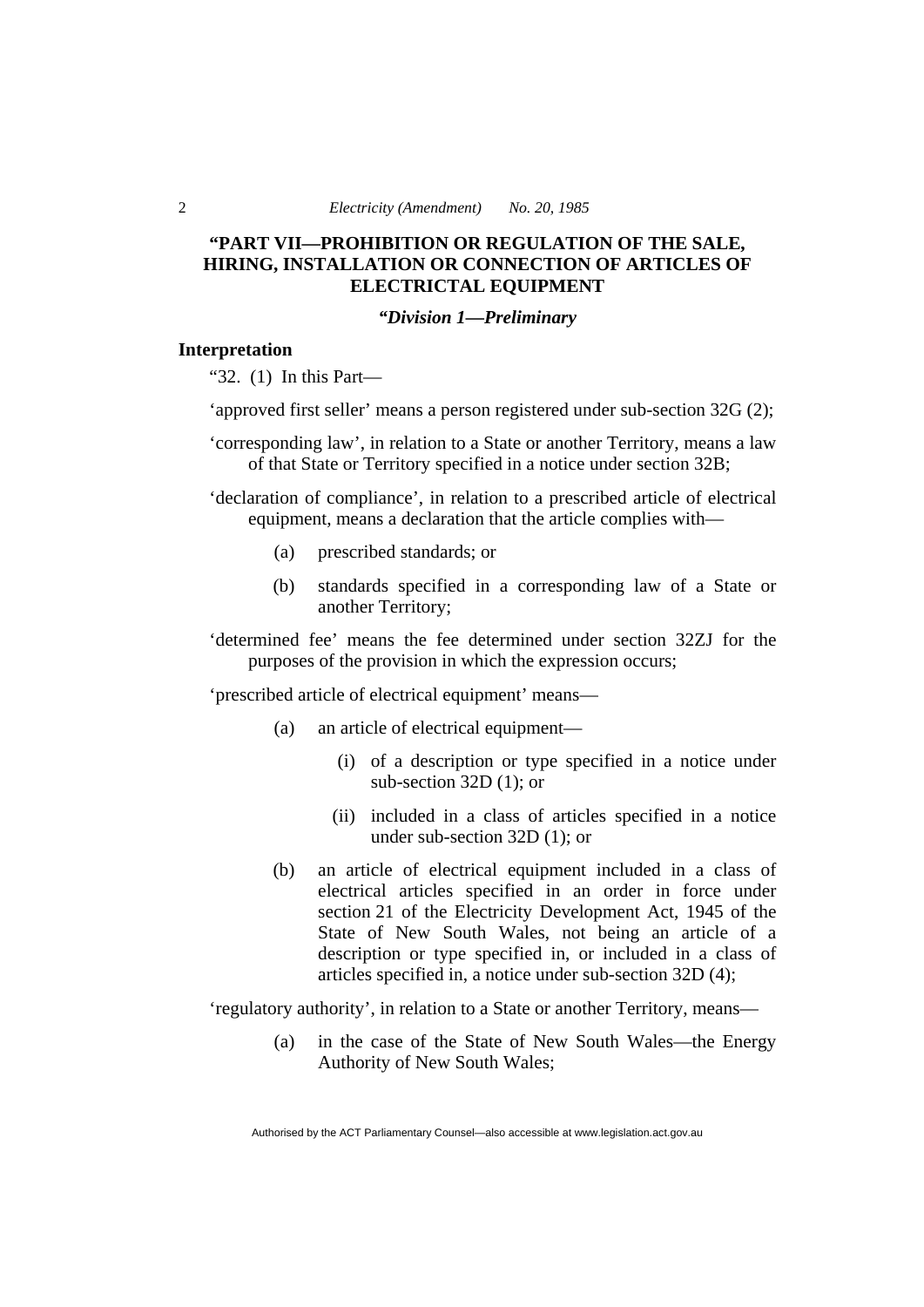- (b) in the case of the State of Victoria—the State Electricity Commission of Victoria;
- (c) in the case of the State of Queensland—the Queensland Electricity Commission;
- (d) in the case of the State of South Australia—the Electricity Trust of South Australia;
- (e) in the case of the State of Western Australia—the State Energy Commission of Western Australia;
- (f) in the case of the State of Tasmania—the Hydro-electric Commission, Tasmania; and
- (g) in the case of the Northern Territory of Australia—the Northern Territory Electricity Commission;
- 'relevant prescribed standards', in relation to an article of electrical equipment, means the safety standards specified in a notice referred to in sub-section 32D (3) in respect of articles of a description or type, or of a class, in which the article is included;
- 'Tribunal' means the Administrative Appeals Tribunal established under the *Administrative Appeals Tribunal Act 1975*.

"(2) In this Part, a reference to articles of the same brand and model shall be read as a reference to articles of the same design constructed to identical specifications by the same manufacturer.

"(3) Where a declaration of compliance in respect of a prescribed article of electrical equipment has been registered under section 32J or under a corresponding law of a State or another Territory, that declaration shall, for the purpose of this Ordinance, be taken to relate to each prescribed article of electrical equipment—

- (a) of the same brand and model as the first-mentioned article; and
- (b) manufactured in or imported into the Territory or Australia, as the case requires, by the approved first seller or other person who made that declaration.

## **Application of Part**

"32A. (1) Subject to sub-section (2), this Part does not apply in relation to an article of electrical equipment included in a class, description or type of electrical article that was, on the date of commencement of this Part—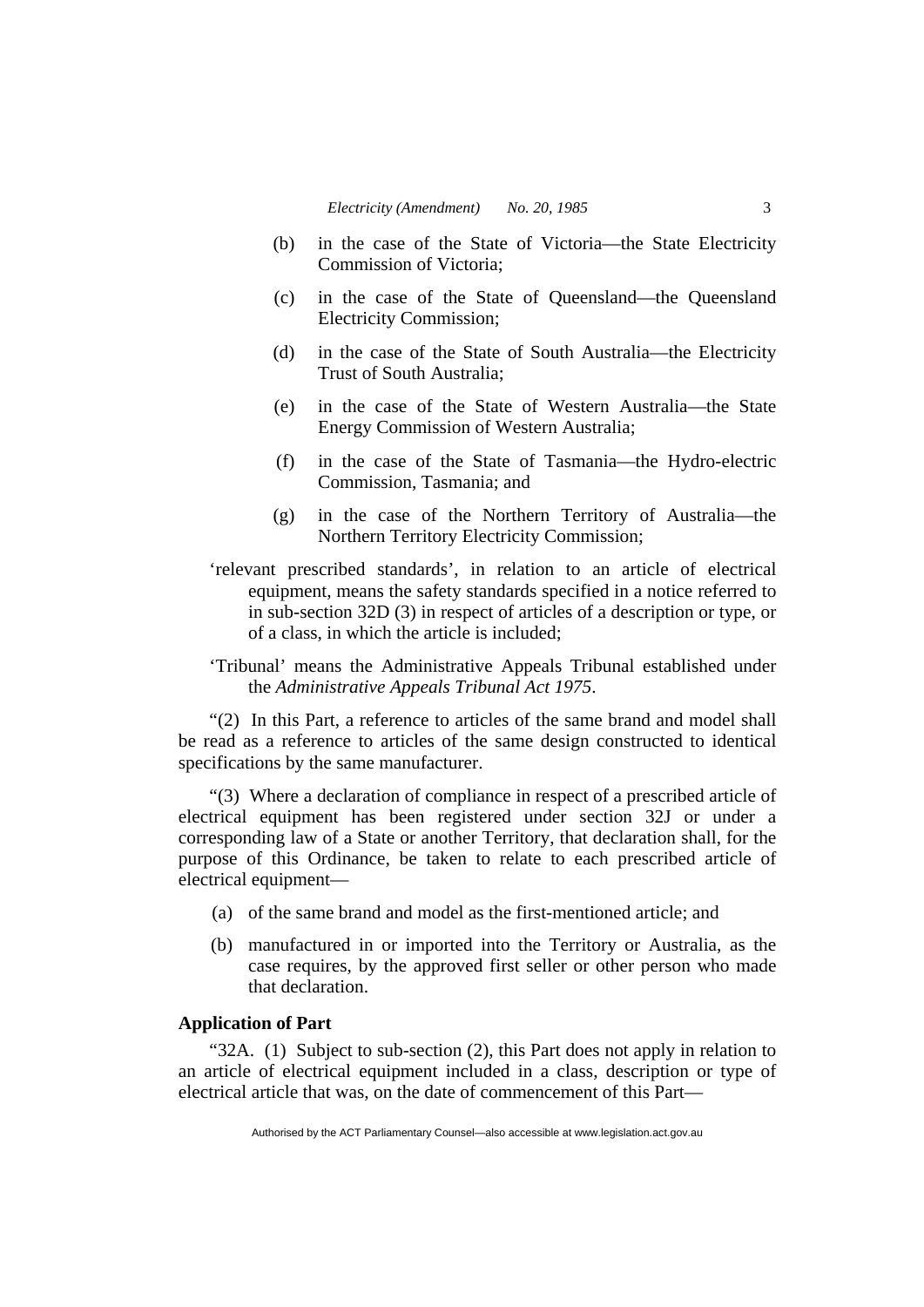- (a) specified in a proclamation under section 21 of the Electrical Development Act, 1945 of the State of New South Wales; and
- (b) approved for the purposes of that section by the Energy Authority of the State of New South Wales or by an approving authority in another State within the meaning of that section.

"(2) The Minister may, by notice in the *Gazette*, declare that a specified article of electrical equipment, being an article referred to in sub-section (1), is an article in relation to which the provisions of this Part apply, and where such a declaration has been made in relation to an article of electrical equipment, sub-section (1) ceases to have effect in relation to that article.

## **Declaration of corresponding law**

"32B. The Minister may, by notice in the *Gazette*, declare a specified law of a State or another Territory, being a law that contains provisions substantially similar to this Part, to be a corresponding law for the purposes of this Part.

# *"Division 2—Prohibition or regulation of articles of electrical equipment*

# **Prohibition of sale, installation, &c., of certain articles**

"32C. (1) Subject to sub-section (2), the Authority may, be notice in the *Gazette*, declare that—

- (a) an article of electrical equipment of a specified description or type is a prohibited article of electrical equipment for the purposes of this section; or
- (b) a specified class of articles or electrical equipment is a prohibited class of articles of electrical equipment for the purposes of this section.

"(2) The Authority shall not make a declaration under sub-section (1) in respect of an article or class of articles unless the Authority is satisfied that there are reasonable grounds for believing that—

- (a) by reason of its design or construction, the article, or an article included in the class of articles, is, or is likely to become, unsafe to use; and
- (b) by reason of the risk of death or injury to persons or the risk of damage to property, the article or class should be so declared.
- " $(3)$  A person who-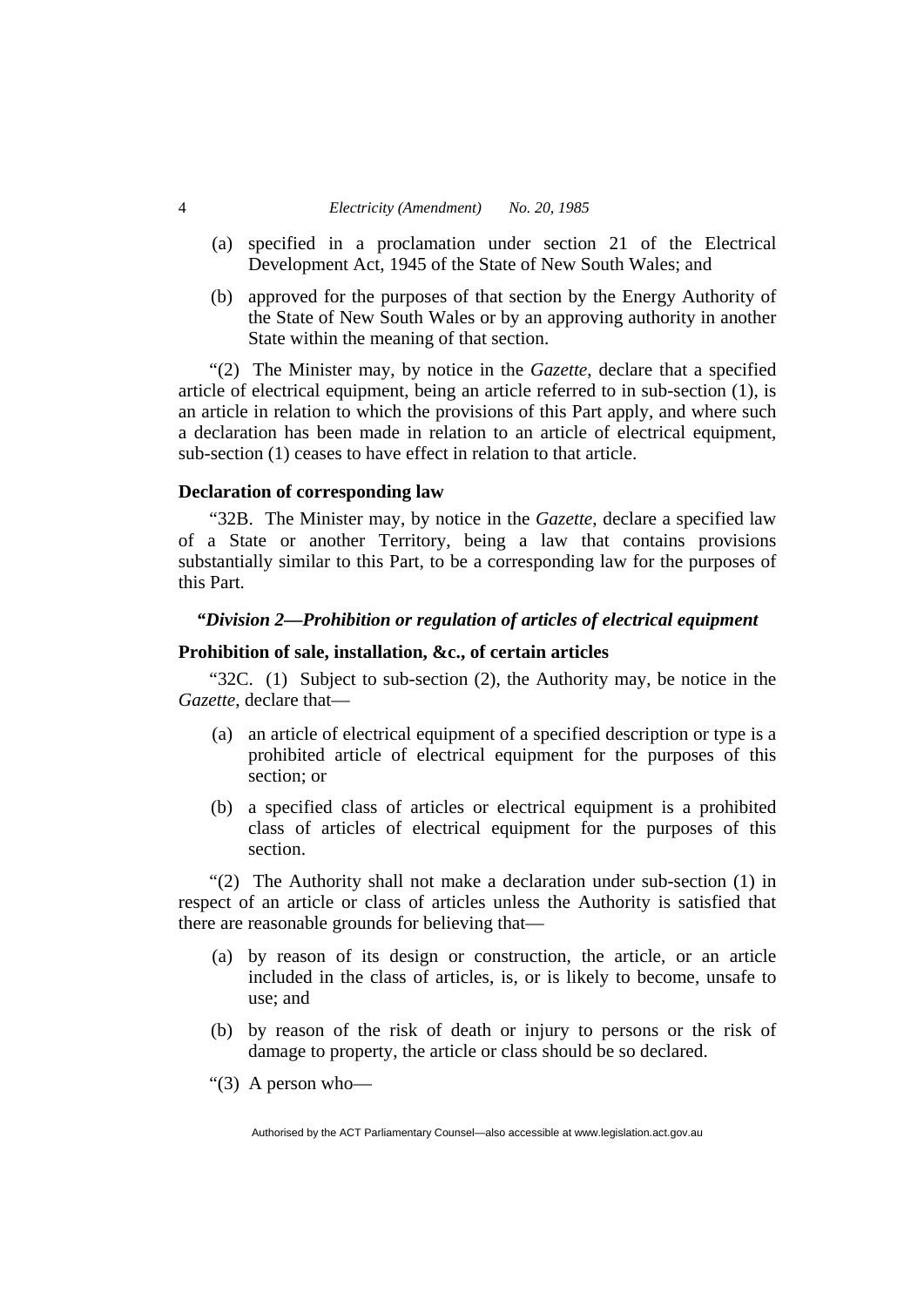- (a) sells or lets on hire;
- (b) exposes or advertises for sale or hire; or
- (c) installs in, or connects to, an electrical installation,

a prohibited article of electrical equipment is guilty of an offence punishable, on conviction, by a fine not exceeding—

- (d) in the case of a body corporate—\$10,000; or
- (e) in the case of a natural person—\$2,000.

"(4) Where a person suffers loss or damage by reason of an article sold to him or her being a prohibited article, an amount equal to the amount of the loss or damage so suffered is payable to him or her by the person who sold that article to him or her.

"(5) In this section, 'prohibited article of electrical equipment' means an article of electrical equipment—

- (a) of a description or type specified in a notice under sub-section (1); or
- (b) included in a class of articles specified in a notice under sub-section (1).

# **Prescribed articles of electrical equipment**

"32D. (1) The Authority may, by notice in the *Gazette*, declare that—

- (a) an article of electrical equipment of a specified description or type is a prescribed article of electrical equipment for the purposes of the Part; or
- (b) a specified class of articles of electrical equipment is a prescribed class of articles of electrical equipment for the purposes of this Part.

"(2) The Authority shall not make a declaration under sub-section (1) in respect of an article or class of articles unless the Authority is satisfied that there are reasonable grounds for believing that—

- (a) by reason of its design or construction, the article, or an article included in the class of articles, is, or is likely to become, unsafe to use; and
- (b) by reason of the risk of death or injury to persons or the risk of damage to property, the article or class should be so declared.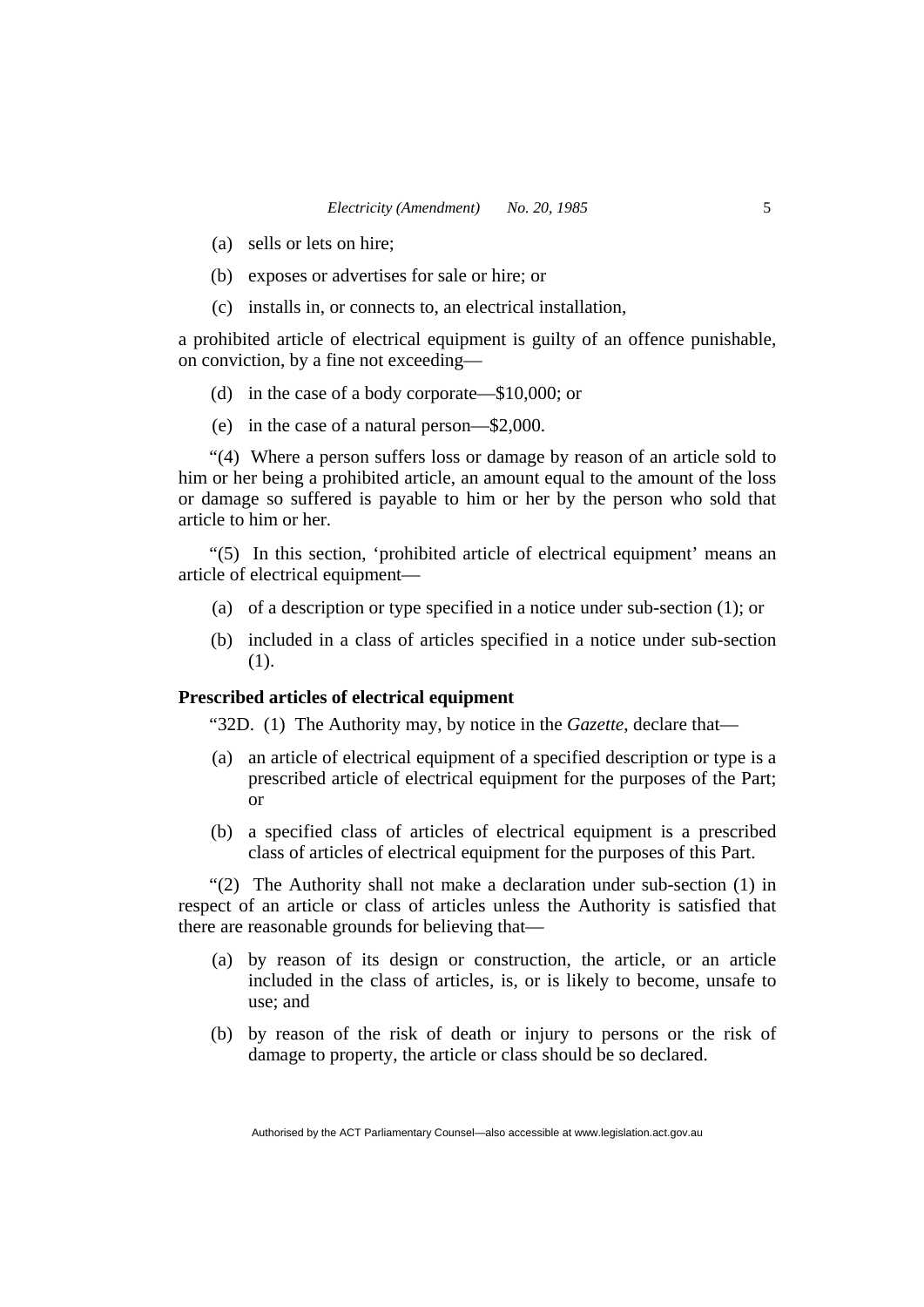"(3) Where the Authority makes a declaration under sub-section (1), the Authority shall, in the notice containing the declaration, specify the safety standards with which an article of a description or type, or an article included in the class of articles, specified in the notice is to comply.

- "(4) The Authority may, by notice in the *Gazette*, declare that—
- (a) an article of electrical equipment of a specified description or type is not a prescribed article of electrical equipment for the purposes of this Part; or
- (b) a specified class of articles of electrical equipment is not a prescribed class of articles of electrical equipment for the purposes of this Part.

## **Sale, installation, &c., of prescribed articles**

"32E. (1) An approved first seller shall not—

- (a) sell or let on hire;
- (b) expose or advertise for sale or hire; or
- (c) install in, or connect to, an electrical installation,

a prescribed article of electrical equipment where—

- (d) a declaration of compliance in relation to that article is not registered under section 32J or under the corresponding law of a State or another Territory; or
- (e) a notice under section 32R has been given to that seller in relation to articles of the same brand and model.
- "(2) A person, other than an approved first seller, shall not—
- (a) sell or let on hire;
- (b) expose or advertise for sale or hire; or
- (c) install in, or connect to, an electrical installation,

a prescribed article of electrical equipment where—

- (d) a declaration of compliance in relation to that article had not at any time been registered under section 32J or under the corresponding law of a State or another Territory; or
- (e) the person has received from any other person a notice under subsection 32R (2) in relation to the recall of articles of the same brand and model.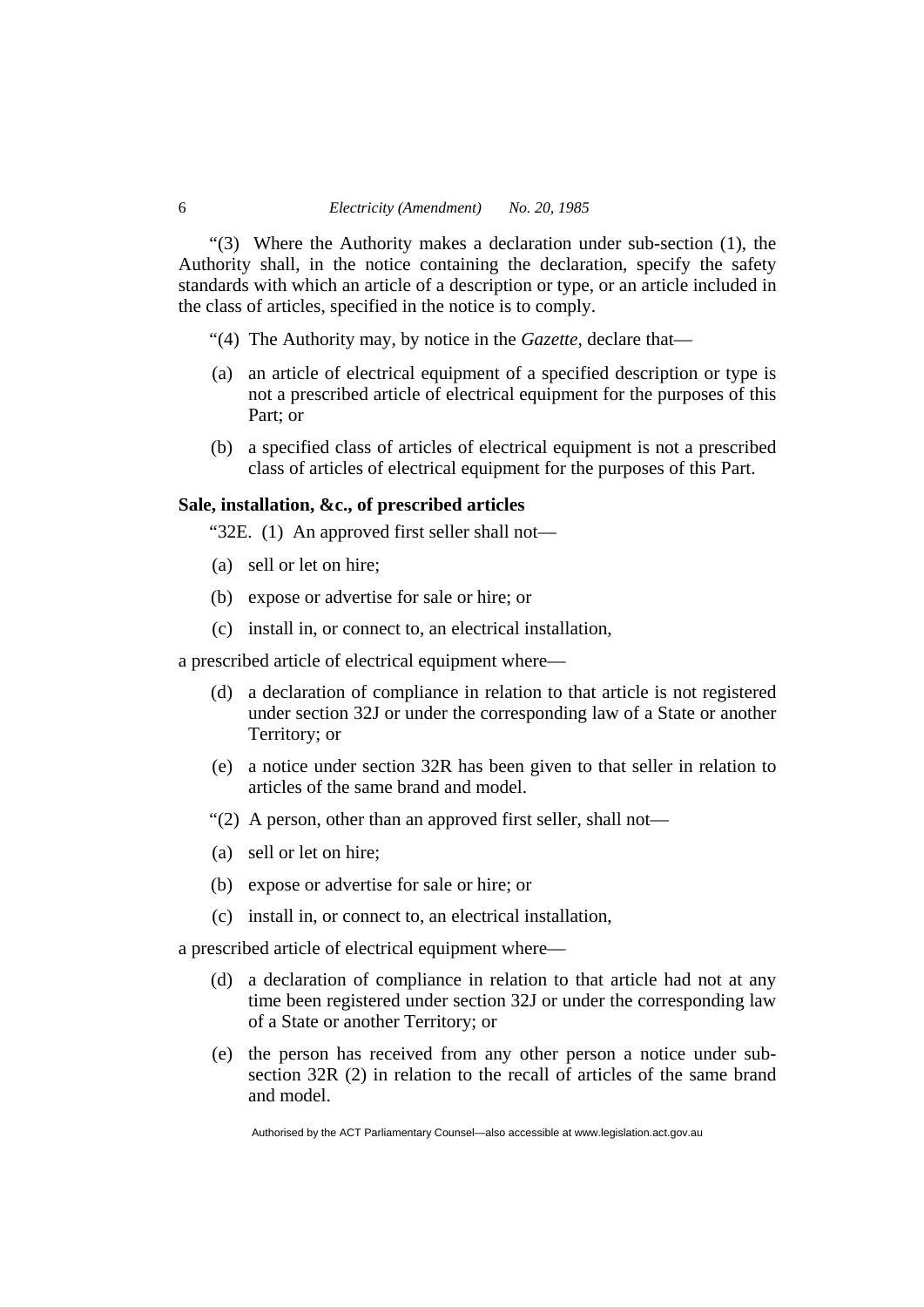"(3) A person who contravenes sub-section (1) or (2) is guilty of an offence punishable, on conviction, by a fine not exceeding—

- (a) in the case of a body corporate—\$5,000; or
- (b) in the case of a natural person—\$1,000.

# **Sale, &c., of articles not complying with standards**

"32F. A person who—

- (a) sells or lets on hire;
- (b) exposes or advertises for sale or hire; or
- (c) installs in, or connects to, an electrical installation,

a prescribed article of electrical equipment that does not comply with the standards referred to in the relevant declaration of compliance is guilty of an offence punishable, on conviction, by a fine not exceeding—

- (d) in the case of a body corporate—\$5,000; or
- (e) in the case of a natural person—\$1,000.

#### **Registration as approved first seller**

" $32G.$  (1) A person who-

- (a) manufactures prescribed articles of electrical equipment in the Territory; or
- (b) imports prescribed articles of electrical equipment into the Territory from outside Australia,

may apply in writing to the Authority to be registered as an approved first seller in relation to those articles.

"(2) Subject to sub-section (3), the Authority shall, upon receiving an application under sub-section (1) together with payment of the determined fee, register the applicant as an approved first seller in relation to the prescribed articles of electrical equipment specified in the application by causing the prescribed particulars in relation to the applicant and those articles to be entered in the register referred to in paragraph 32P (1) (b).

"(3) The Authority may refuse to register an applicant as an approved first seller if the Chairman is satisfied that the applicant—

(a) is insolvent;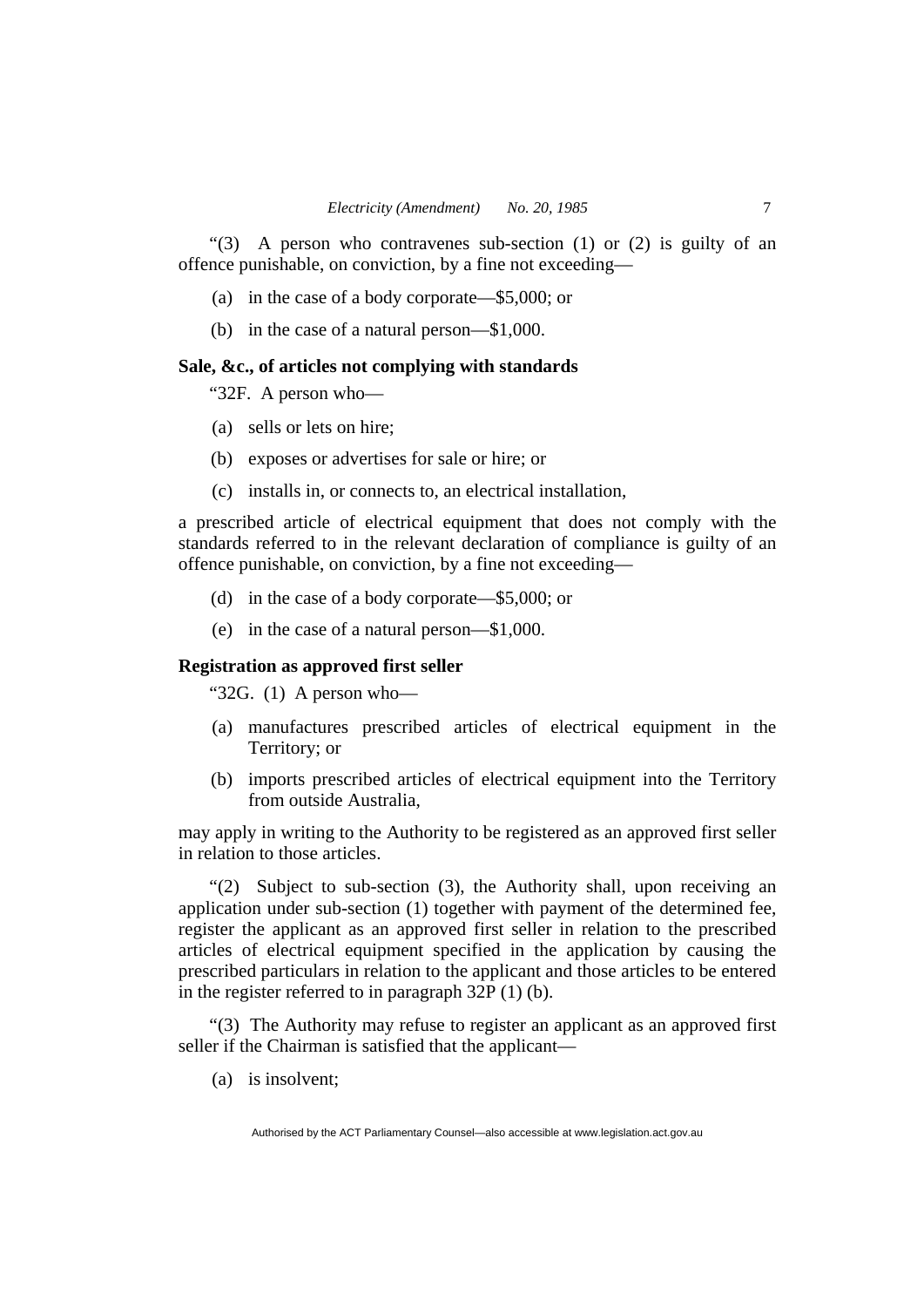- (b) has been refused registration as a first seller or an approved applicant, or equivalent registration, under the corresponding law of a State or another Territory;
- (c) has been registered as a first seller or an approved applicant or has equivalent registration under the corresponding law of a State or another Territory and that registration has been cancelled otherwise than at the request of the applicant;
- (d) has been convicted of an offence under this Part, under Part VII of this Ordinance as in force immediately before the commencement of this Part or of a similar offence under the law of a State or another Territory; or
- (e) has not complied with such other requirements (if any) as are prescribed.

"(4) The Authority may cancel the registration of a person as an approved first seller where—

- (a) the chairman is satisfied that—
	- (i) the person is insolvent;
	- (ii) the person has been refused registration as a first seller or approved applicant, or equivalent registration, under a corresponding law of a State or another Territory;
	- (iii) the registration of the person as a first seller or approved applicant, or equivalent registration of the person, under the corresponding law of a State or another Territory has been cancelled otherwise than at the request of the person;
	- (iv) the person has been convicted of an offence under this Part, under Part VII of this Ordinance as in force immediately before the commencement of this Part or of a similar offence under the law of a State or another Territory; or
	- (v) the person has supplied an article of electrical equipment in breach of an undertaking referred to in paragraph 32H (3) (d); or
- (b) the approved first seller requests in writing that the registration be cancelled; or
- (c) the approved first seller—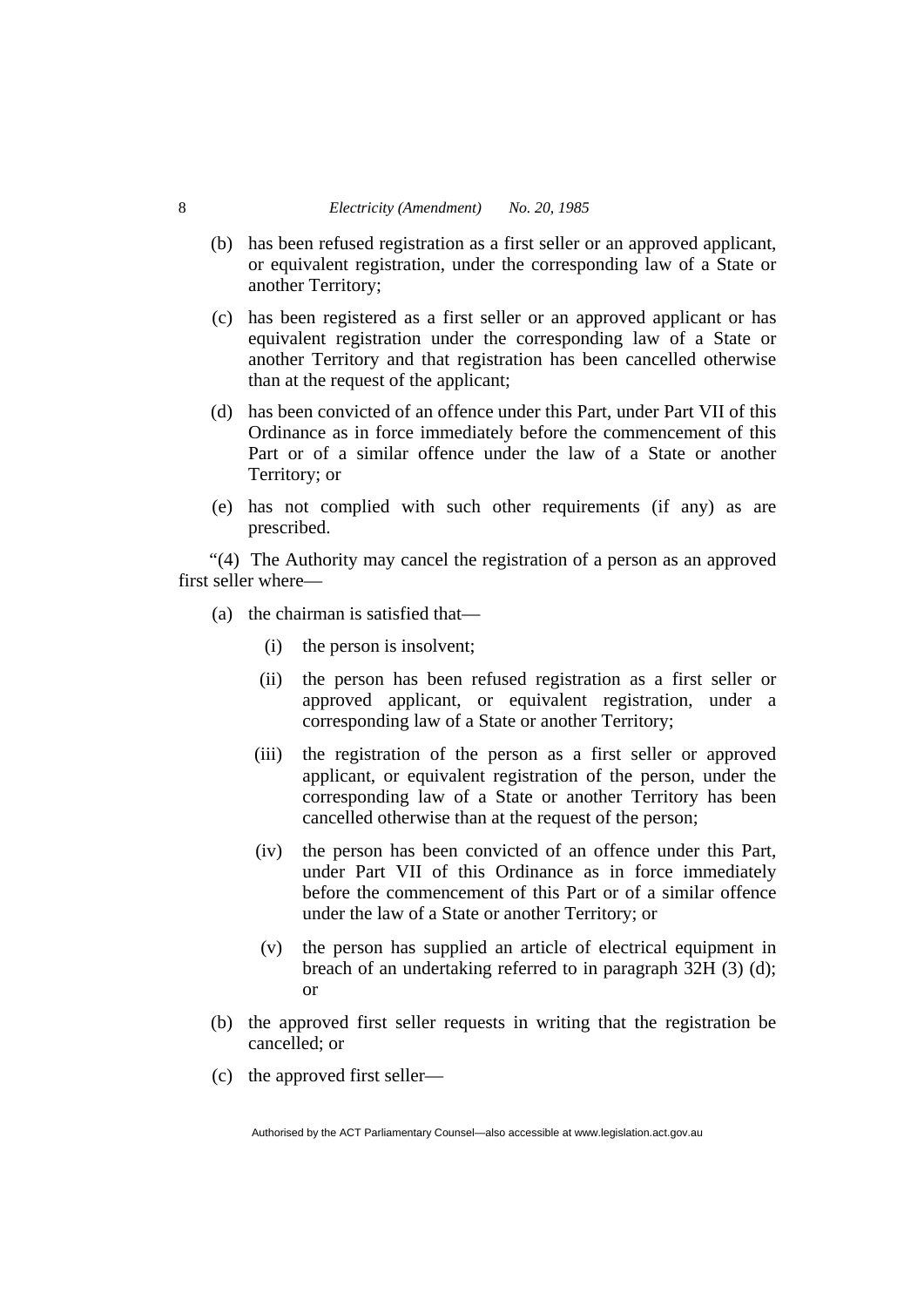- (i) being a body corporate, is dissolved; or
- (ii) being a natural person, dies.

"(5) For the purposes of this section, a person shall be taken to be insolvent if—

- (a) in the case of a body corporate—a resolution for the winding up of the body has been passed or an application for the winding up of the body has been filed in a court; or
	- (b) in the case of a natural person—the person becomes bankrupt, applies to take the benefit of any law for the relief of bankrupt or insolvent debtors, compounds with his creditors or makes an assignment of his remuneration for their benefit.

"(6) An approved first seller who fails to notify the Authority in writing of any change in the relevant particulars referred to in sub-section (2), within 7 days after the change occurs, is guilty of an offence punishable, on conviction, by a fine not exceeding—

- (a) in the case of a body corporate—\$2,500; or
- (b) in the case of a natural person—\$500.

"(7) The Authority shall cause particulars of any change notified in pursuance of sub-section (6) to be entered in the register referred to in subsection  $(2)$ .

# **Application for registration of declaration of compliance**

"32H. (1) An approved first seller may apply to the Authority for the registration of a declaration of compliance made by that seller in relation to a prescribed article of electrical equipment by lodging with the Authority—

- (a) an application in writing together with the determined fee;
- (b) the declaration of compliance;
- (c) a report prepared by a testing laboratory approved for the purposes of this Ordinance to the effect that the article has been tested and found to comply with the relevant prescribed standards; and
- (d) subject to sub-section (2), the article or another article of the same brand and model.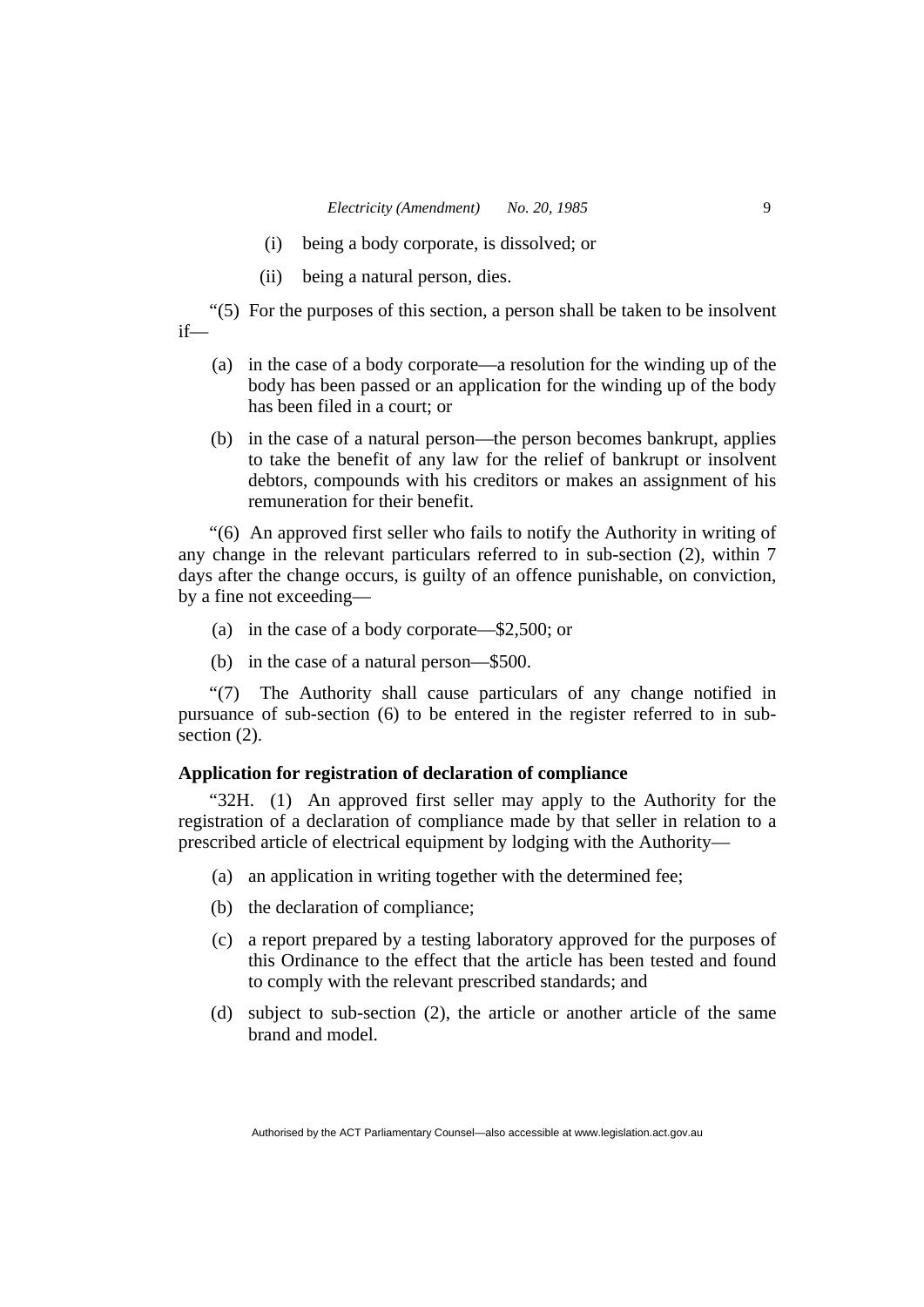"(2) Where it is impracticable to lodge an article with the Authority in pursuance of paragraph (1) (d), the approved first seller shall give the Authority or its officers or employees reasonable access to such an article.

- "(3) A declaration of compliance lodged under this section shall be in such forms as the Authority requires and shall contain—
- (a) the name and business address of the approved first seller;
- (b) a description of the article of electrical equipment to which it relates, identifying the article by the manufacturer's model or catalogue number or by such other means as the Authority determines;
- (c) a declaration by the applicant that the article complies with the relevant prescribed standards;
- (d) an undertaking by the applicant that, while the declaration of compliance is in force, the applicant will not supply an article of electrical equipment of the same description, type or class imported or manufactured by the applicant to any person unless—
	- (i) the article of electrical equipment complies with the relevant prescribed standards;
	- (ii) the article of electrical equipment is marked, stamped or labelled as prescribed; and
	- (iii) if the article of electrical equipment has been modified in any manner, details of the modification have been recorded in the register referred to in paragraph 32P (1) (c) or a new declaration of compliance in relation to that article has been registered; and
- (e) such other information as is required by the Authority.

## **Registration of declaration of compliance**

"32J. (1) Subject to sub-section (2), where the Authority is satisfied that a prescribed article of electrical equipment in respect of which a declaration of compliance has been lodged under section 32H complies with the requirements of the relevant prescribed standards, the Authority shall register the declaration of compliance in the name of the approved first seller who lodged it by causing the prescribed particulars in relation to that declaration to be entered in the register referred to in paragraph 32P (1) (c).

"(2) A declaration of compliance in relation to an article of electrical equipment shall not be registered under this section if registration of a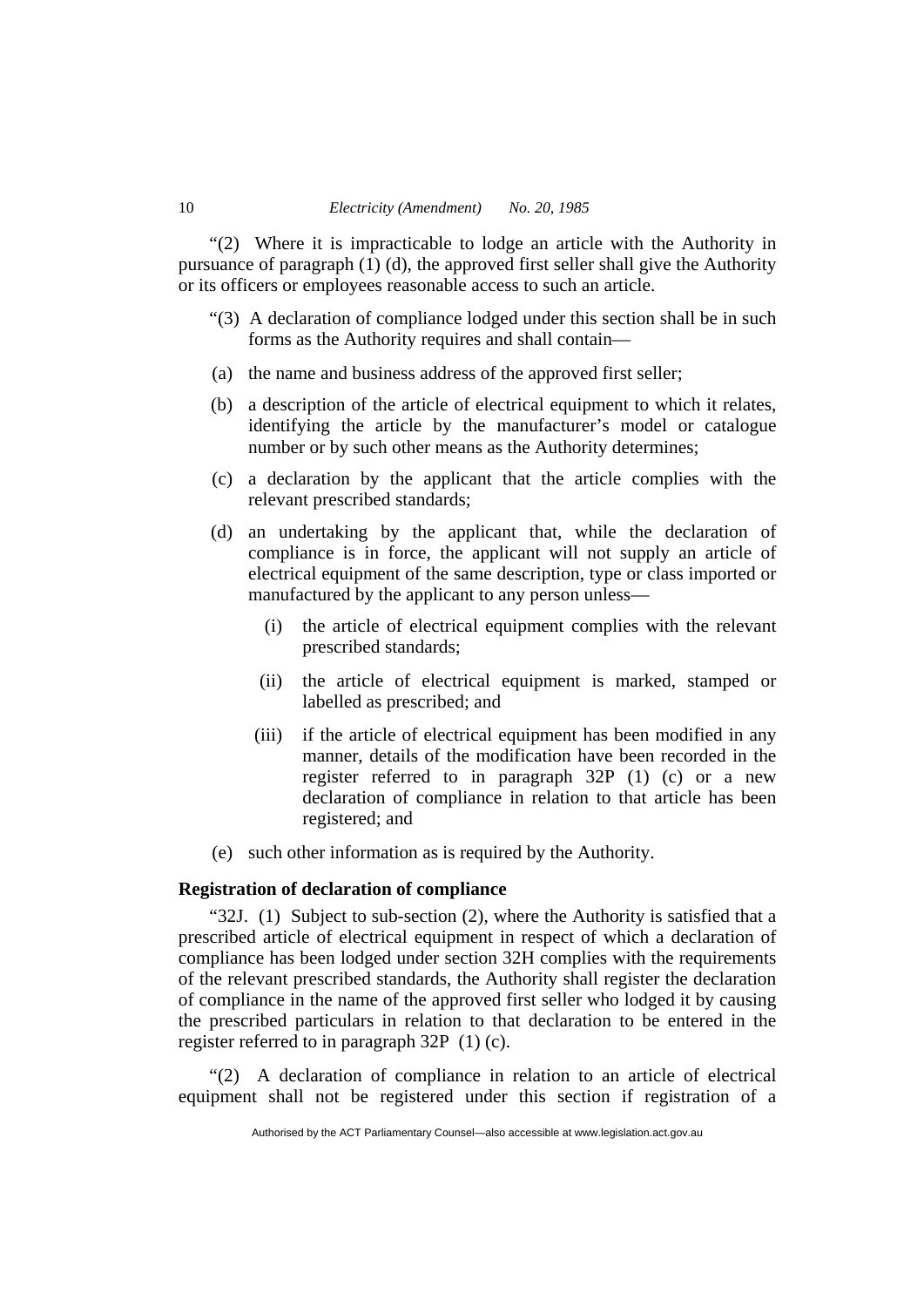declaration of compliance in relation to an article of the same brand and model has been refused under the corresponding law of a State or another Territory.

"(3) Subject to this Ordinance, registration of a declaration of compliance under this section shall remain in force for such period (being not less than 1 year and not more than 5 years) as the Authority determines, but that registrations shall be renewed by the Authority from time to time, upon payment of the determined fee, for a period not exceeding 5 years.

# **Suspension or cancellation of registration of declaration of compliance**

"32K. (1) The Authority may cancel, or suspend for such period as the Authority thinks fit, the registration of a declaration of compliance if—

- (a) the Chairman of the Authority is satisfied that an article of electrical equipment to which the declaration relates has been found not to comply with the relevant prescribed standards in a respect which is likely to be characteristic of articles of the same brand and model;
- (b) the approved first seller who lodged the declaration has, in the opinion of the Chairman, made, by advertisement or otherwise, representations as to the significance of—
	- (i) the registration of the declaration; or
	- (ii) any mark, stamp or label affixed to the article in pursuance of section 32M,

that are intended or likely to mislead any person;

- (c) the person who lodged the declaration ceases to be an approved first seller; or
- (d) the approved first seller who lodged the declaration so requests in writing.

"(2) Where a declaration of compliance is suspended or cancelled under sub-section (1), the Authority shall cause written notification of that fact and of the reason for the suspension or cancellation to be given to each regulatory authority for a State or another Territory.

"(3) Where a declaration of compliance has been suspended, under sub-section (1) the Authority may, by notice in writing given to the approved first seller who lodged the declaration, at any time reduce the period of suspension or rescind the remainder of the suspension.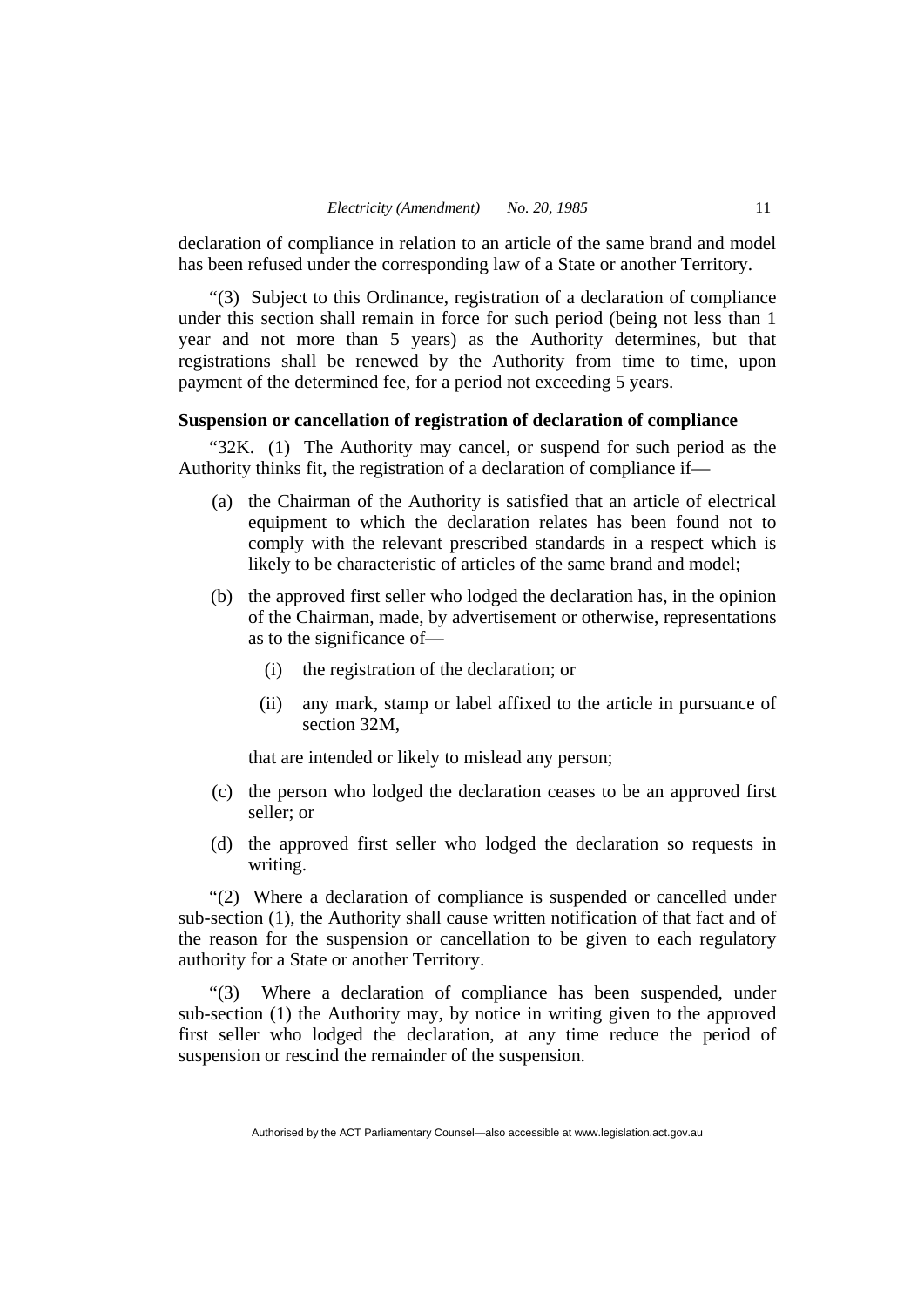"(4) The Authority shall rescind the suspension of a declaration of compliance where the Authority is satisfied that the ground for the suspension no longer exists.

# **Transfer of registration of declaration of compliance**

"32L. (1) The registration of a declaration of compliance under section 32J may be transferred to the name of another approved first seller in accordance with this section.

"(2) An application for a transfer under this section shall be made in writing to the Authority, shall be signed by the transferor and the transferee and shall contain—

- (a) the names and addresses of the transferor and the transferee;
- (b) particulars of the relevant declaration of compliance; and
- (c) an undertaking on the part of the transferee to comply with the undertakings already specified in that declaration of compliance.

"(3) Subject to sub-section (4), the Authority shall, upon receiving an application under sub-section (2) together with payment of the determined fee, transfer the registration of a declaration of compliance by entering the name and address of the transferee in the register referred to in paragraph 32P (1) (c) in relation to that declaration.

"(4) A transfer of the registration of a declaration of compliance shall not be made under this section if a transfer of the registration of a declaration of compliance in relation to an article of the same brand and model as the article to which the declaration relates to the same transferee as the transferee referred to in the application under this section has been refused under the corresponding law of a State or another Territory.

# **Safety registration mark**

"32M. (1) Where a declaration of compliance has been registered under this Ordinance, the approved first seller shall, from time to time as necessary, ensure that, as soon as practicable, each article of electrical equipment to which the declaration relates that is manufactured or imported by him is marked, stamped or labelled as prescribed.

- " $(2)$  A person who-
- (a) sells or lets on hire;
- (b) exposes or advertises for sale or hire; or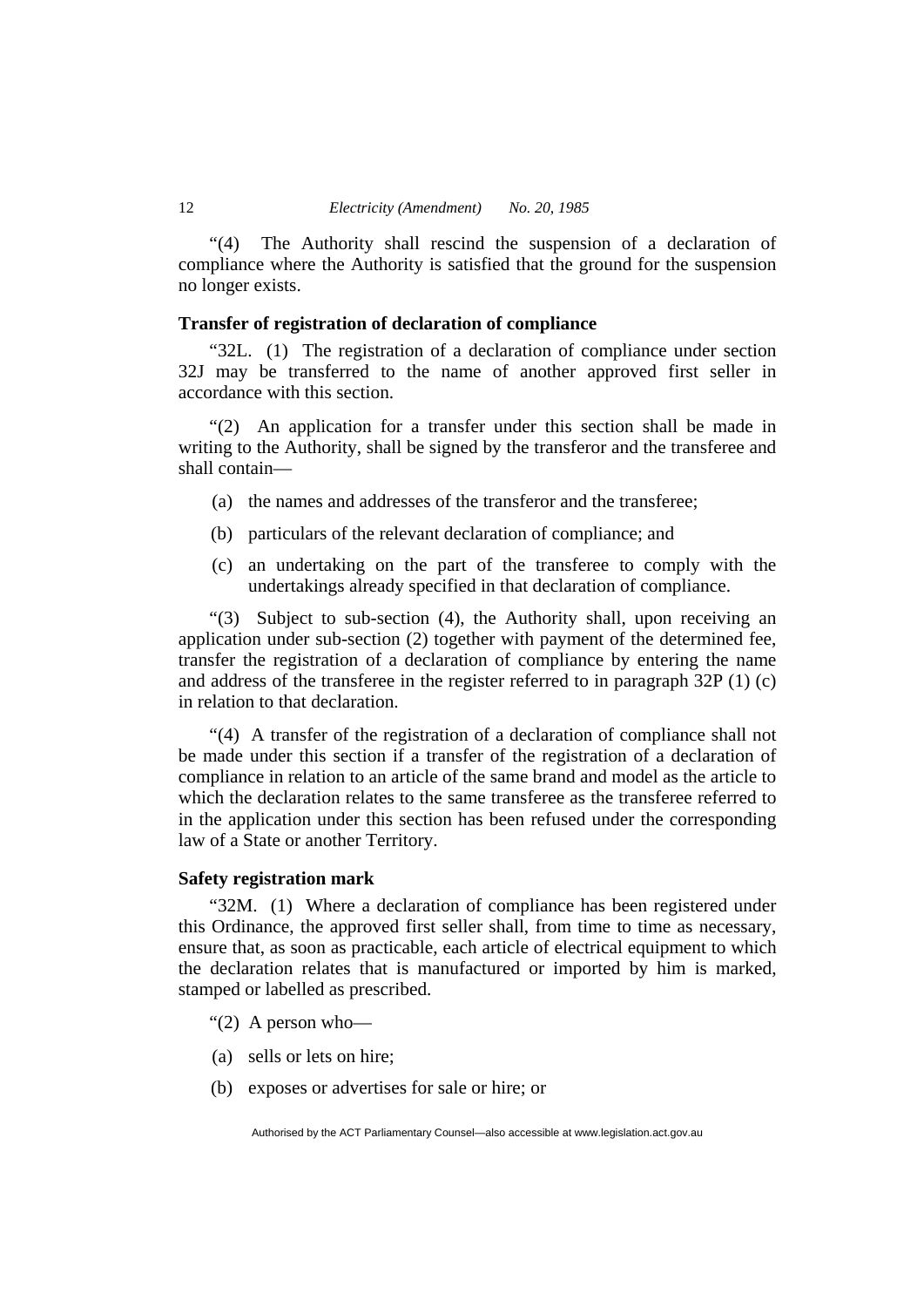(c) installs in, or connects to, an electrical installation,

a prescribed article of electrical equipment that has not been marked, stamped or labelled in accordance with sub-section (1) or a corresponding law of a State or another Territory is guilty of an offence punishable, on conviction, by a fine not exceeding—

- (d) in the case of a body corporate—\$5,000; or
- (e) in the case of a natural person—\$1,000.

# **Approved testing laboratories**

"32N. (1) If the Authority is satisfied that premises are suitable to be so used, the Authority may, on the application of the proprietor of premises, by instrument in writing, approve those premises to be used as a testing laboratory for the purposes of this Ordinance.

"(2) If the Authority is satisfied that those premises are no longer suitable to be used as a testing laboratory for the purposes of this Ordinance, the Authority may, by instrument in writing given to the proprietor of those premises, cancel an approval under sub-section (1) in respect of those premises.

"(3) In determining whether premises are suitable to be used as a testing laboratory for the purposes of this Ordinance, the Authority shall have regard to—

- (a) whether the premises have been approved or refused approval as a testing laboratory under a corresponding law of a State or another Territory;
- (b) the facilities at the premises for testing articles of electrical equipment;
- (c) any previous record of accuracy or otherwise in the testing of articles of electrical equipment on the premises;
- (d) in the case of premises within Australia—whether the premises have been accredited or refused accreditation for the testing of electrical goods by the body known as the National Association of Testing Authorities;
- (e) in the case of premises outside Australia—whether the premises have been accredited or refused accreditation by a body or authority with functions at the place where the premises are situated similar to the functions of the body known as the National Association of Testing Authorities; and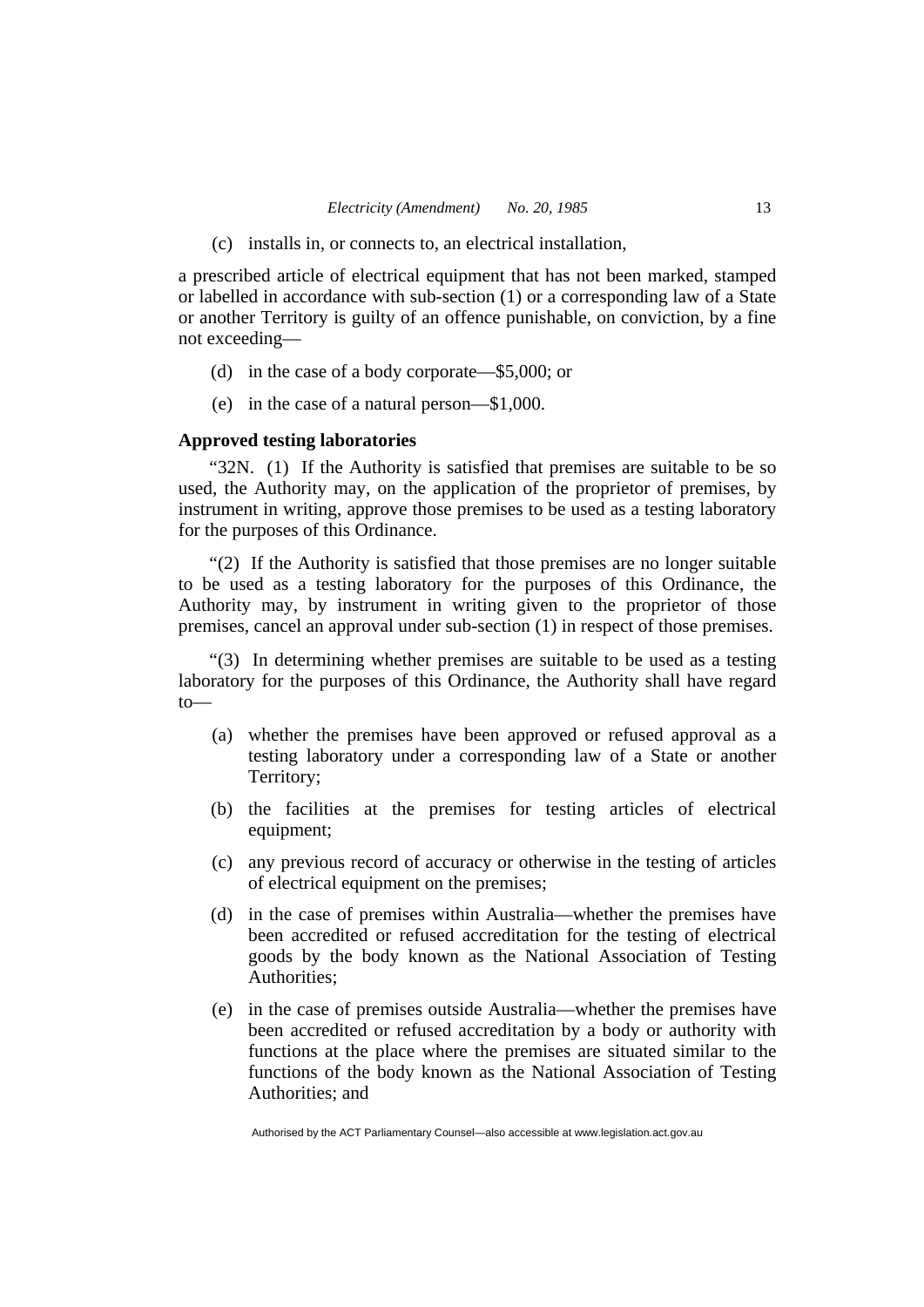(f) such other information as the Authority considers relevant.

# **Registers**

"32P. (1) The Authority shall cause to be kept in its office—

- (a) a register to be called the 'Register of Prescribed Articles of Electrical Equipment' which shall contain the particulars specified in each notice referred to in section 32D and such further information as the Authority thinks fit;
- (b) a register to be called the 'Register of Approved First Sellers' which shall contain—
	- (i) the full name and address of each approved first seller;
	- (ii) the principal place of business in the Territory of each approved first seller;
	- (iii) the date of registration of each approved first seller;
	- (iv) particulars of any cancellations of registration under subsection 32G (4); and
	- (v) such other particulars as are prescribed;
- (c) a register to be called the 'Register of Declarations of Compliance' which shall contain, in respect of each declaration of compliance registered under section 32J—
	- (i) the full name and address of the declarant;
	- (ii) a description of the prescribed article of electrical equipment to which the declaration relates;
	- (iii) a description of the mark, stamp or label applicable to the article in accordance with sub-section 32M (1);
	- (iv) the date of registration of the declaration;
	- (v) the period of registration of the declaration and of any renewal of that registration;
	- (vi) where details of a modification have been furnished pursuant to an undertaking referred to in paragraph 32H (3) (d)—those details;
	- (vii) particulars of any suspension or cancellation of registration under section 32K; and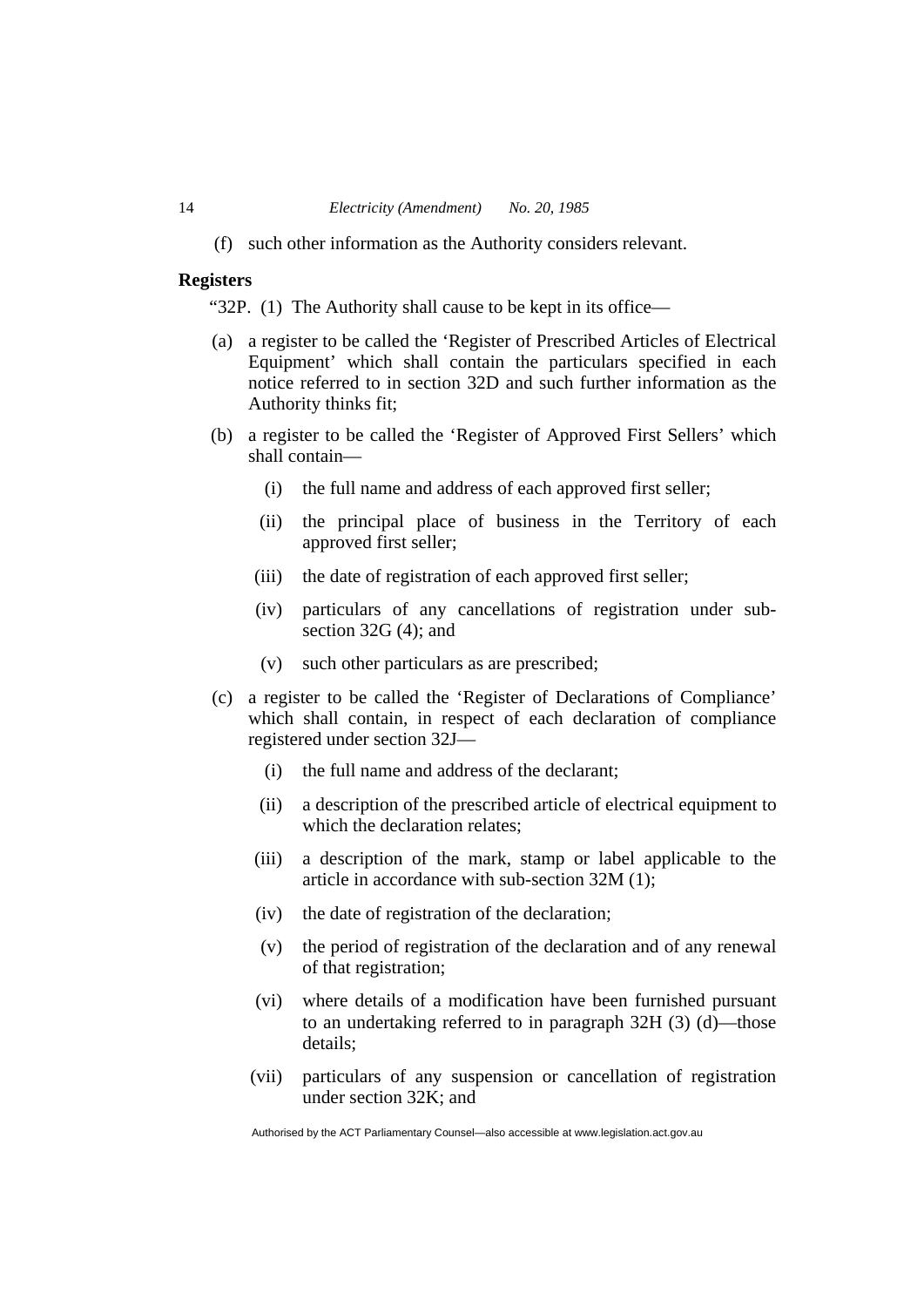- (viii) such further particulars as the Authority thinks fit; and
- (d) a register to be called the 'Register of Approved Testing Laboratories' which shall contain, in respect of each of the premises approved under section 32N as a testing laboratory for the purposes of this Ordinance—
	- (i) the name and address of the proprietor;
	- (ii) the address of those premises; and
	- (iii) the date of approval.

"(2) Each register shall be available for public inspection during normal working hours and any person may, upon payment of the determined fee, inspect a register and may obtain copies of entries in a register.

# **Examination and testing of articles**

"32Q. (1) The Authority may, from time to time, cause prescribed articles of electrical equipment to be examined and tested for the purpose of determining whether or not those articles are safe to use.

"(2) For the purposes of sub-section (1), where a declaration of compliance has been registered under this Ordinance or under the corresponding law of a State or another Territory, the Authority may, by notice in writing given to the approved first seller, require the approved first seller, within such period as is specified in the notice—

- (a) to furnish to the Authority a prescribed article of electrical equipment to which the declaration relates; or
- (b) if it is impracticable to furnish such an article, to give the Authority or its officers or employees reasonable access to such an article,

and to furnish to the Authority such information in respect of the article as is specified in the notice.

"(3) An approved first seller who, without reasonable excuse, refuses or fails to comply with a requirement of a notice given to the approved first seller under sub-section (2) is guilty of an offence punishable, on conviction, by a fine not exceeding—

- (a) in the case of a body corporate—\$5,000; or
- (b) in the case of a natural person—\$1,000.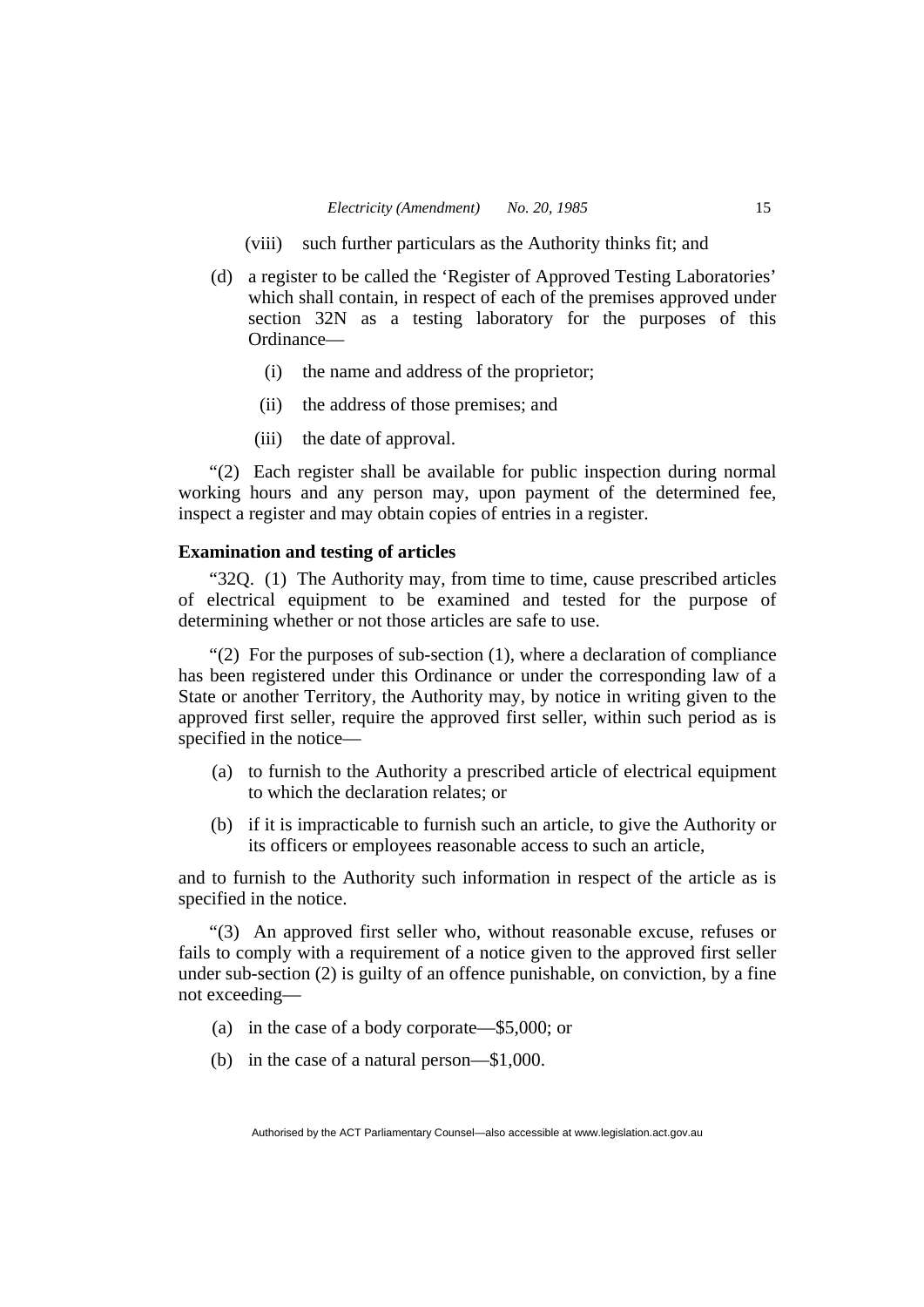"(4) The Authority shall ensure that an article furnished to it in pursuance of sub-section (1) is returned to the person who so furnished it within 2 months after the date on which it was so furnished.

"(5) Where an article furnished to the Authority in pursuance of sub-section (1) is destroyed or damaged while it is in the possession of the authority (not being destruction or damage that was necessary for the purpose of the examination and testing by the Authority of the article), the person who furnished the article is entitled to such amount from the Authority as will reasonably compensate that person for the loss suffered by him as a result of that destruction or damage.

## **Unsafe articles**

"32R. (1) Where, after the examination and testing of an article of electrical equipment in pursuance of section 32Q, the Authority is satisfied that the article fails to comply with the relevant prescribed standards or is otherwise defective in a respect that is, or is likely to be, characteristic of articles of the same brand and model, the Authority may, by notice in writing given to the approved first seller who lodged the declaration of compliance in relation to that article, require the approved first seller to—

- (a) advertise, in the manner specified in the notice, warnings about the risks associated with the use of the articles of the same brand and model;
- (b) refrain from—
	- (i) selling or letting on hire;
	- (ii) exposing or advertising for sale or hire; or
	- (iii) installing in, or connecting to, an electrical installation,

an article of the same brand and model; and

 (c) recall any article sold or let on hire by him and specified in the notice, being an article of the same brand and model.

"(2) Where an approved first seller is required under sub-section (1) to recall an article he or she shall cause written notice of that fact to be given to any person to whom the approved first seller has sold articles of the same brand and model or to whom he or she has reasonable grounds for believing that articles of the same brand and model have been sold.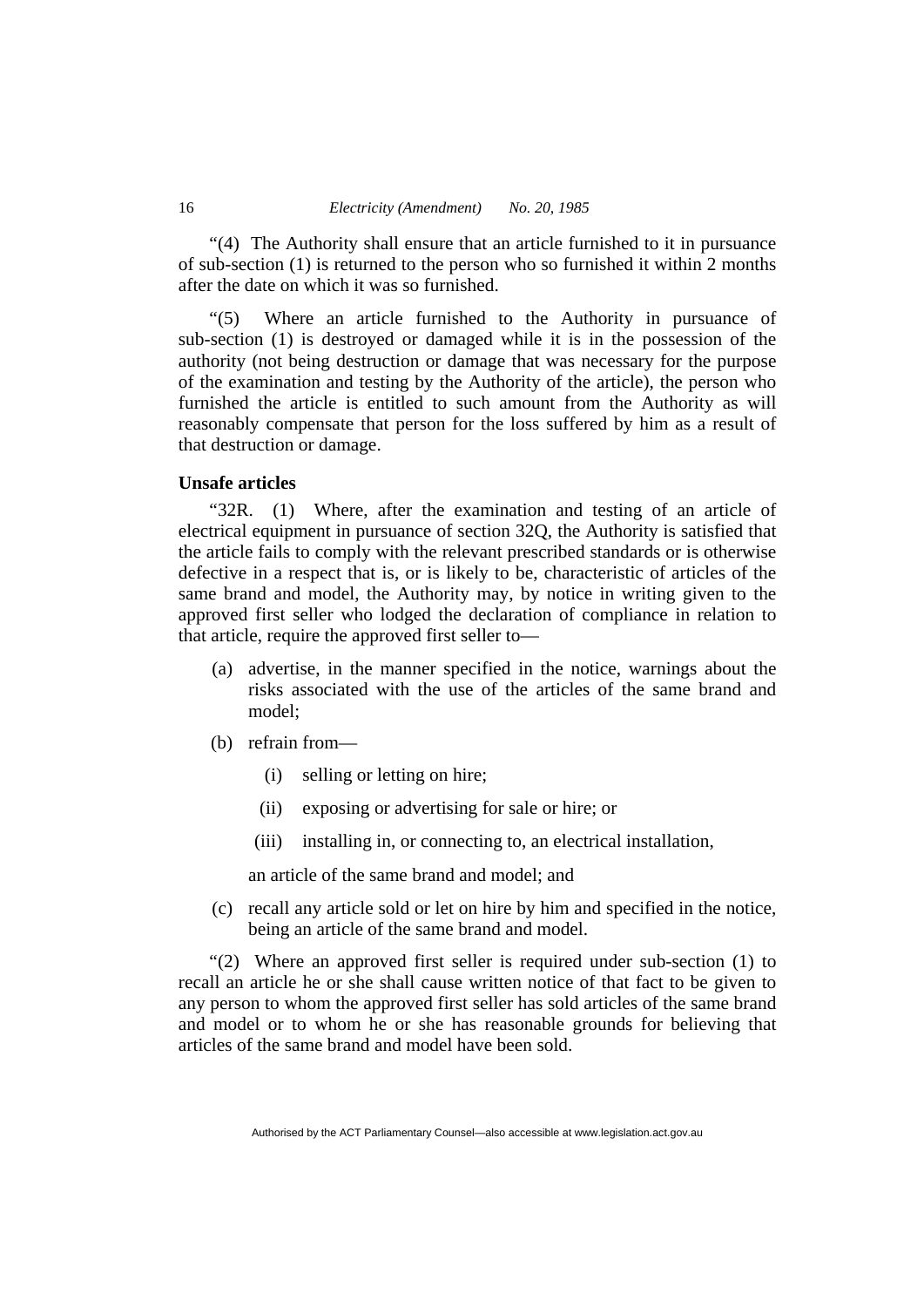"(3) A person who fails to comply with a requirement given to him under sub-section (1) is guilty of an offence punishable, on conviction, by a fine not exceeding—

- (a) in the case of a body corporate—\$5,000; or
- (b) in the case of a natural person—\$1,000.

"(4) Where a person suffers loss or damage by reason of an article being recalled in pursuance of paragraph (1) (c), an amount equal to the amount of the loss or damage so suffered is payable to that person by the person who sold him or her that article.

# **Public statements by Authority**

"32S. (1) The Authority may cause to be published warnings or information designed to increase public awareness concerning risks associated with the use of articles of electrical equipment.

"(2) Without limiting the generality of sub-section (1), where the Authority has given notice to an approved first seller under sub-section 32R (1), the Authority may cause to be published a statement containing advice to the public in relation to the use of a prescribed article of electrical equipment to which the notice relates.

"(3) An action or proceedings, civil or criminal, does not lie against the Authority, or against an officer or employee of the Authority personally, for or in respect of anything done in good faith in pursuance of this section.

# *Division 3—Inspection, search and seizure*

# **Inspectors**

"32T. (1) The Chairman of the Authority may appoint such inspectors as he or she considers necessary for the purposes of this Ordinance.

"(2) The Chairman shall cause to be issued to each person appointed under sub-section (1) and identity card that specifies the name and appointment of the person and to which is attached a recent photograph of the person.

# **Return of identity card**

"32U. A person who was appointed under sub-section 32T (1) shall not, upon ceasing to be an inspector, fail or refuse, without reasonable excuse, to return to the Authority the identity card issued to him or her under sub-section 32T (2).

Penalty: \$100.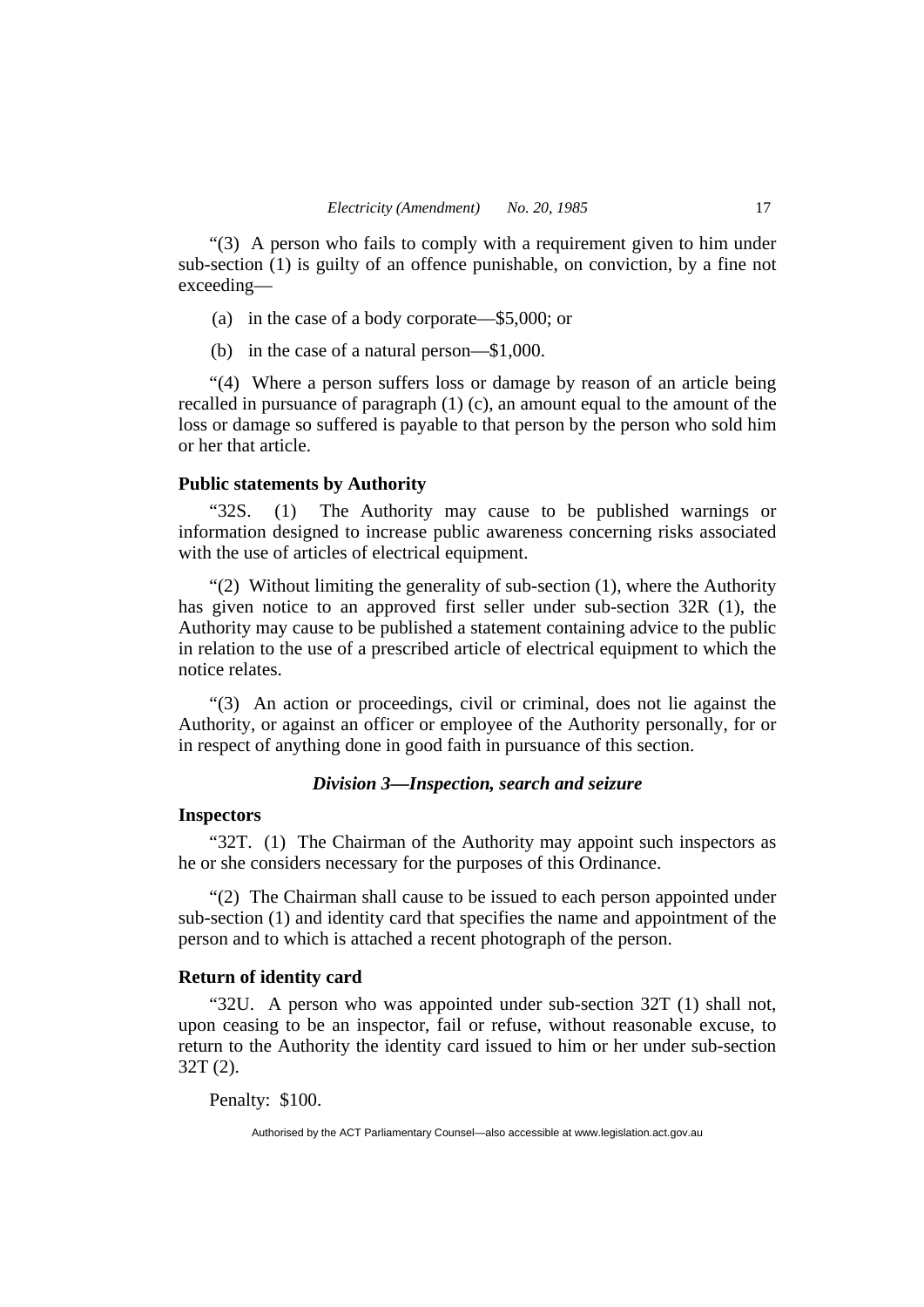## **Powers of inspectors**

"32V. (1) Where an inspector has reasonable grounds for believing that prescribed articles of electrical equipment are on commercial premises for the purpose of sale, hire or installation in or connection to an electrical installation, the inspector may, at any time during normal business hours, enter those premises and may—

- (a) inspect a prescribed article of electrical equipment found on the premises;
- (b) inspect and make copies of, or take extracts from, any accounts, books, documents or other records found on the premises relating to the sale or hire of prescribed articles of electrical equipment;
- (c) seize and remove for the purpose of testing a prescribed article of electrical equipment found on the premises; and
- (d) by notice in writing given to the proprietor of the premises, direct the proprietor to refrain from—
	- (i) selling or hiring;
	- (ii) exposing or advertising for sale or hire; or
	- (iii) installing in or connecting to an electrical installation,

any prescribed article of electrical equipment found on the premises (being an article which the inspector believes on reasonable grounds is or is likely to become unsafe to use or does not comply with the relevant prescribed standards) until the article has been repaired so as to render it safe to use or so that it complies with those standards.

"(2) An inspector who enters commercial premises in pursuance of sub-section (1) is not authorized to remain on the premises if the inspector does not produce an identify card issued to him or her under section 32T for inspection by the proprietor of the premises.

"(3) A person who, without reasonable excuse, contravenes or fails to comply with a direction given to the person under paragraph (1) (d) is guilty of an offence punishable, on conviction, by a fine not exceeding—

- (a) in the case of a body corporate—\$2,000; or
- (b) in the case of a natural person—\$400.
- "(4) In this section—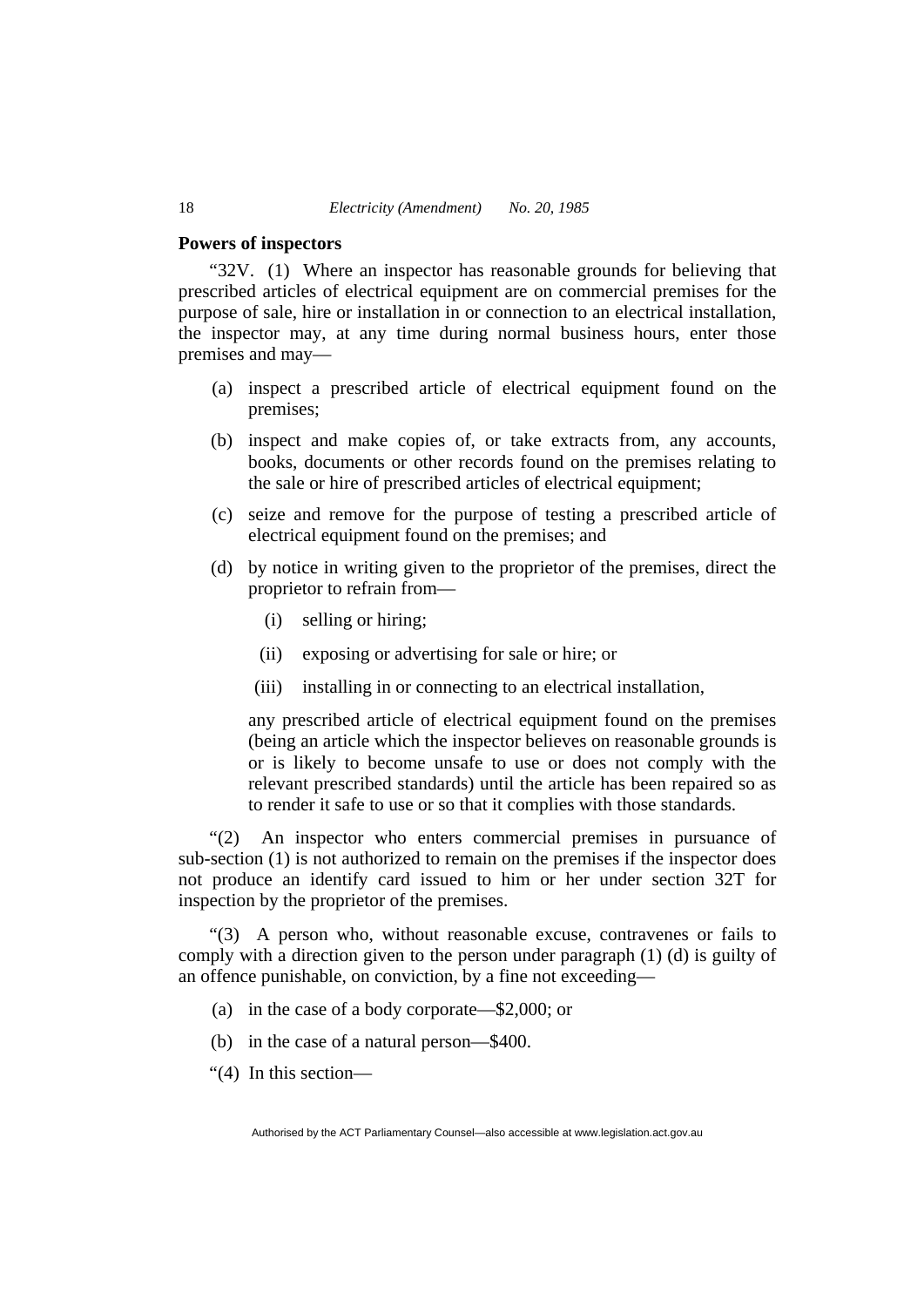- 'commercial premises' means premises in which a business, trade, profession or calling is carried on, other than any part of the premises that is used for residential purposes;
- 'proprietor', in relation to commercial premises, includes an occupier or person apparently in charge of the premises.

## **Interpretation**

"32W. (1) For the purposes of this Division, a thing is connected with a particular offence if it is—

- (a) a thing with respect to which the offence has been committed;
- (b) a thing that will afford evidence of the commission of the offence; or
- (c) a thing that was used, or is intended to be used, for the purpose of committing the offence.

"(2) A reference in this Division to an offence shall be read as including a reference to an offence that there are reasonable grounds for believing has been, or is to be, committed.

# **Entry and search, &c.**

"32X. (1) An inspector may enter upon any land, or upon or into any premises, vessel or vehicle, and may search for, and exercise his or her powers under sub-section (2) in relation to—

- (a) any thing that he believes on reasonable grounds to be connected with an offence against this Ordinance; or
- (b) any electrical article that he believes on reasonable grounds is unsafe or does not comply with the safety standards specified under sub-section 32D (3) for such an article,

if, and only if, the search is made and the powers are exercised—

- (c) in pursuance of a warrant under section 32Y;
- (d) in circumstances of seriousness and urgency, in accordance with section 32ZA;
- (e) after obtaining the consent of the occupier of the land or premises or of the person in charge of the vessel or vehicle; or
- (f) in accordance with an order made by a court.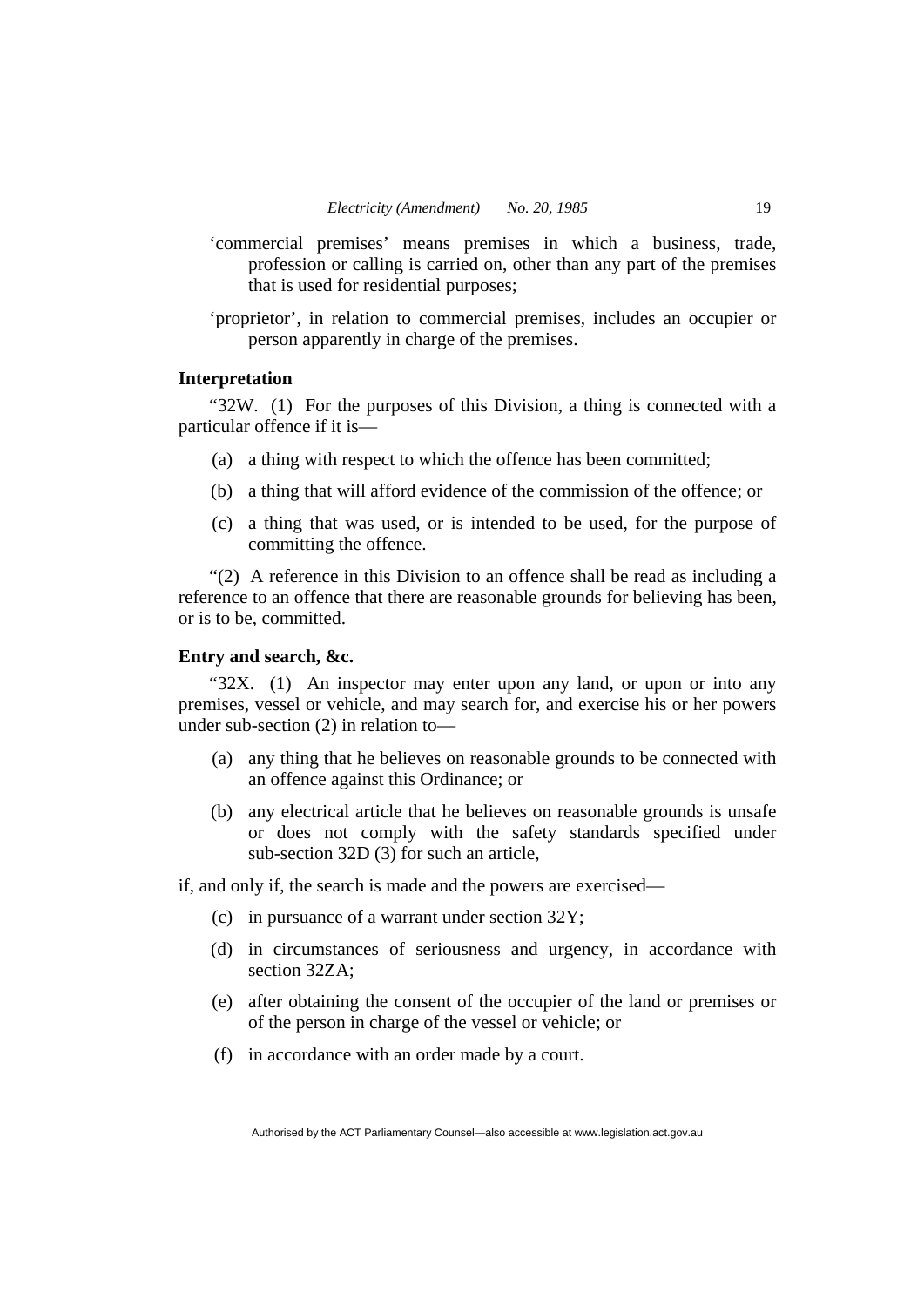"(2) Where an inspector enters upon any land, or upon or into any premises, vessel or vehicle in accordance with sub-section (1), he or she may—

- (a) inspect any article of electrical equipment or any book or record relating to the sale, hire, installation or connection of such an article;
- (b) test, or seize for the purpose of testing, any article of electrical equipment;
- (c) seize any thing that he or she believes on reasonable grounds to be connected with an offence against this Ordinance; and
- (d) seize any article of electrical equipment that he or she believes on reasonable grounds is unsafe or does not comply with the safety standards specified in sub-section 32D (3) for such an article.

## **Search warrants**

"32Y. (1) Where an information on oath is laid before a Magistrate alleging that there are reasonable grounds for suspecting that there may be upon any land or upon or in any premises, vessel or vehicle—

- (a) a thing of a particular kind connected with a particular offence against a provision of this Ordinance; or
- (b) an article of electrical equipment which is unsafe or does not comply with the safety standards specified under sub-section 32D (3) for such an article,

and the information sets out those grounds, the Magistrate may issue a search warrant authorizing an inspector named in the warrant, with such assistance as the inspector so named thinks necessary and if necessary by force—

- (c) to enter upon the land or upon or into the premises, vessel or vehicle;
- (d) to search the land, premises, vessel or vehicle for things of that kind; and
- (e) to exercise any of his powers under sub-section 32X (2) in regard to an article of electrical equipment or any book or record relating to the sale, hire, installation or connection of such an article.
- "(2) A magistrate shall not issue a warrant under sub-section (1) unless—
- (a) the informant or some other person has given to the Magistrate, either orally or by affidavit, such further information (if any) as the Magistrate requires concerning the grounds on which the issue of the warrant is being sought; and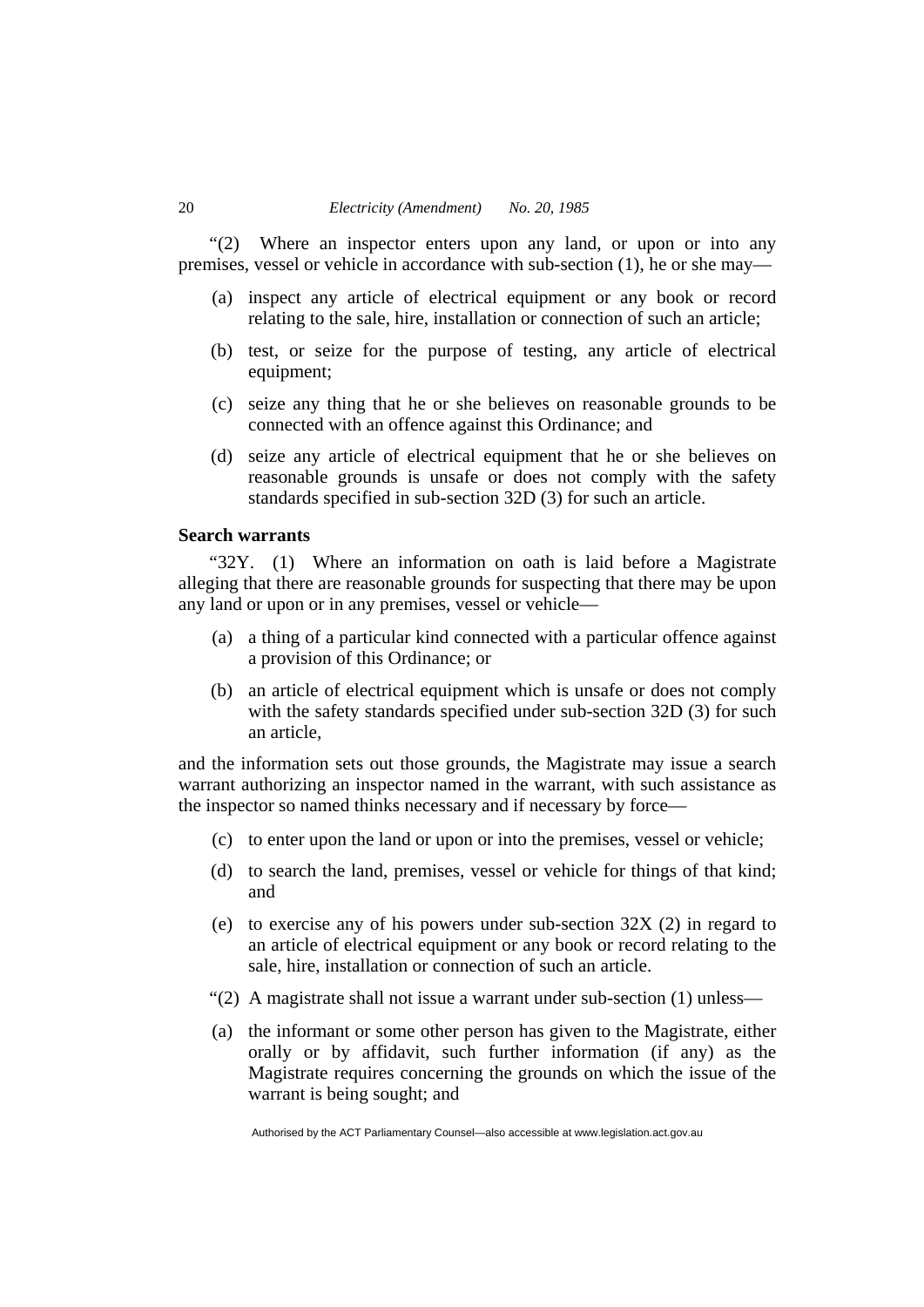- (b) the Magistrate is satisfied that there are reasonable grounds for issuing the warrant.
- "(3) There shall be stated in a warrant issued under this section—
- (a) a statement of the purpose for which the warrant is issued, which shall include a reference to the nature of the offence or the lack of safety or compliance in relation to which the entry and search are authorized;
- (b) whether entry is authorized to be made at any time of the day or night or during specified hours of the day or night;
- (c) a description of the kind of things in relation to which the powers under sub-section 32X (2) may be exercised; and
- (d) a date, not being later than one month after the date of issue of the warrant, upon which the warrant ceases to have effect.

"(4) If, in the course of searching, in accordance with a warrant issued under this section, for things connected with a particular offence, being things of a kind specified in the warrant, an inspector finds any thing that he or she believes on reasonable grounds to be connected with the offence, although not of a kind specified in the warrant, or to be connected with another offence against this Ordinance, and he or she believes on reasonable grounds that it is necessary to seize that thing in order to prevent its concealment, loss or destruction, or its use in committing, continuing or repeating the offence or in committing the other offence, the warrant shall be deemed to authorize the inspector to seize that thing.

"(5) If, in the course of searching, in accordance with a warrant issued under this section, for articles of electrical equipment which are unsafe or do not comply with the safety standards specified under sub-section 32D (3) for such articles, being articles of a kind specified in the warrant, an inspector finds any article of electrical equipment that he or she believes on reasonable grounds is unsafe or does not comply with the safety standards so specified for such an article, although not of a kind specified in the warrant, and he or she believes on reasonable grounds that it is necessary to seize that article in order to prevent its—

- (a) concealment, loss or destruction;
- (b) sale or letting on hire;
- (c) being exposed or advertised for sale or hire; or
- (d) being installed in, or connected to, an electrical installation,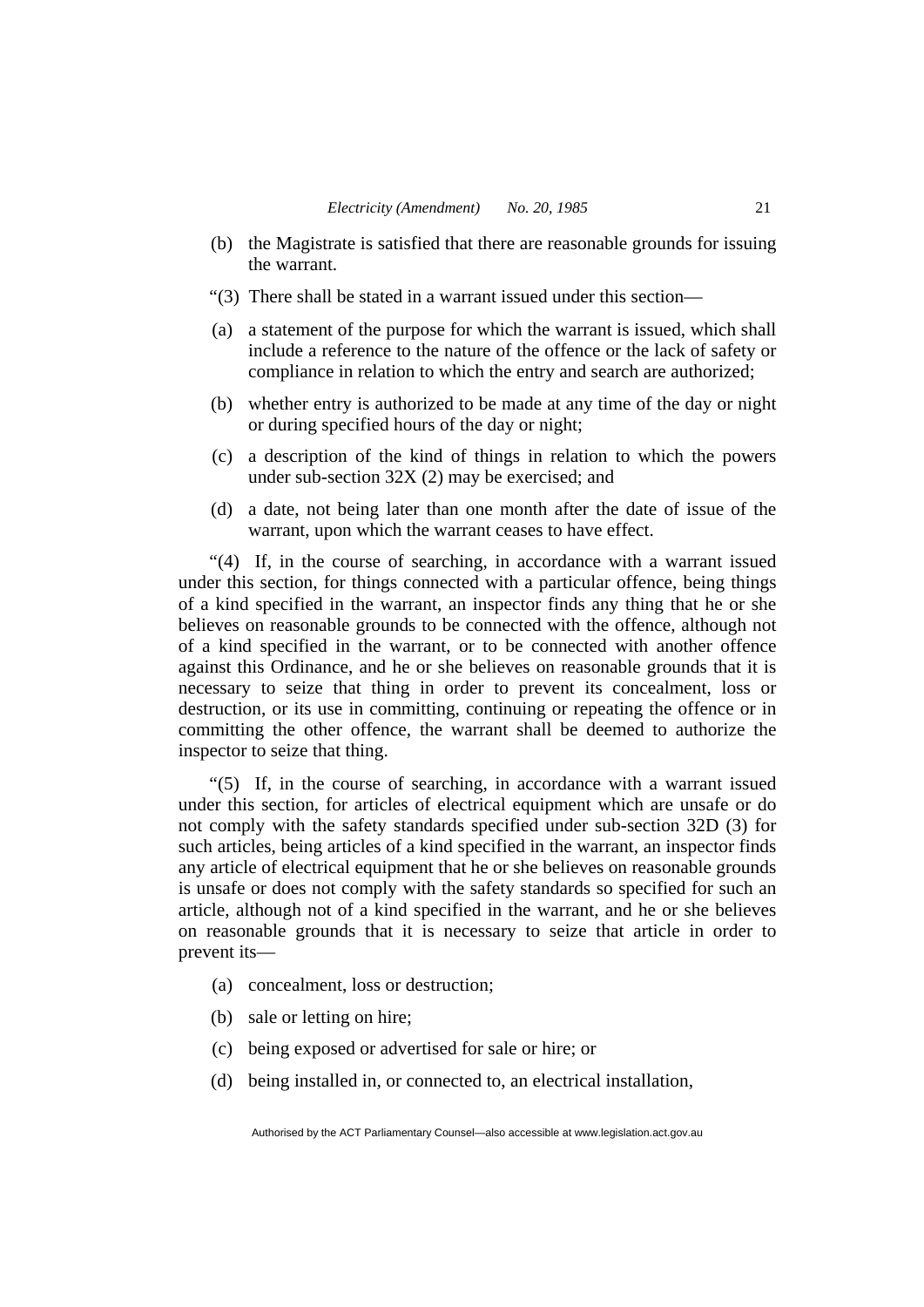the warrant shall be deemed to authorize the inspector to seize that article of electrical equipment.

## **Search warrants may be granted by telephone**

"32Z. (1) Where, by reason of circumstances of urgency, an inspector considers it necessary to do so, the inspector may make application for a search warrant to a Magistrate, by telephone, in accordance with this section.

"(2) Before making such an application, the inspector shall prepare an information of a kind referred to in sub-section  $32\overline{Y}$  (1) that sets out the grounds on which the issue of the warrant is being sought, but may, if it is necessary to do so, make the application before the information has been sworn.

"(3) Where a Magistrate is, upon application made under sub-section (1), satisfied—

- (a) after having considered the terms of the information prepared in accordance with sub-section (2); and
- (b) after having received such further information (if any) as he or she requires concerning the grounds on which the issue of the warrant is being sought,

that there are reasonable grounds for issuing the warrant, the Magistrate shall complete and sign such a search warrant as he or she would issue under section 32Y if the application had been made to the Magistrate in accordance with that section.

- "(4) Where a Magistrate signs a warrant under sub-section (3)—
- (a) the Magistrate shall inform the inspector of the terms of the warrant so signed and the date on which and the time at which it was signed, and record on the warrant his or her reasons for granting the warrant; and
- (b) the inspector shall complete a form of warrant in the terms furnished to the inspector by the Magistrate and write on it the name of the Magistrate and the date on which and the time at which the warrant was signed.

"(5) Where an inspector completes a form of warrant in accordance with sub-section (4), the inspector shall, not later than the day next following the date of expiry of the warrant, forward to the Magistrate who signed the warrant the form of warrant so completed and the information duly sworn in connection with the warrant.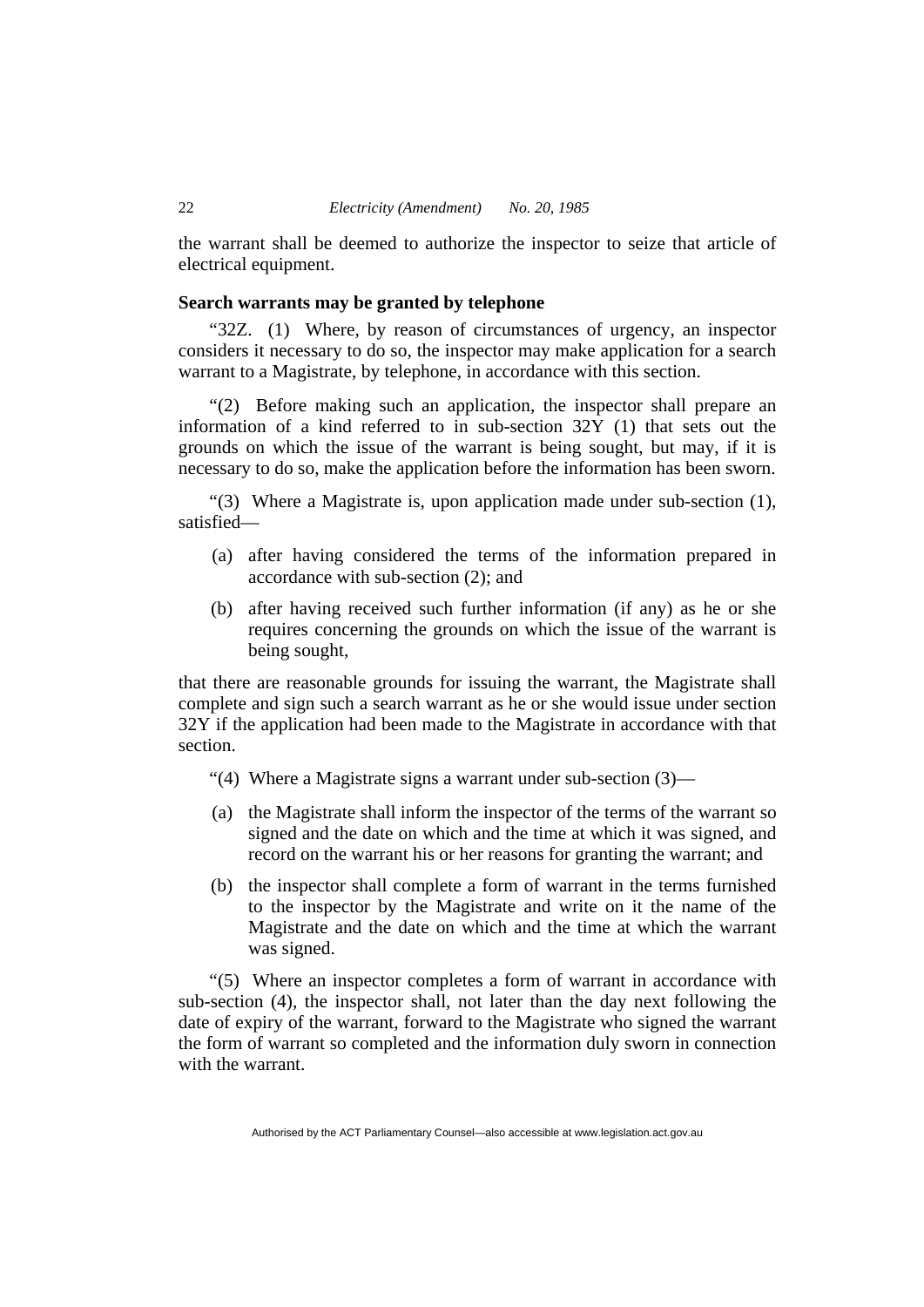"(6) Upon receipt of the documents referred to in sub-section (5), the Magistrate shall attach to them the warrant signed by him or her and deal with the documents in the manner in which he or she would have dealt with the information if the application for the warrant had been made to the Magistrate in accordance with section 32Y.

"(7) A form of warrant duly completed by an inspector in accordance with sub-section (4) is, if it is in accordance with the terms of the warrant signed by the Magistrate, authority for any search, entry or seizure that the warrant so signed authorizes.

"(8) Where it is material, in any proceedings, for a court to be satisfied that a search, entry or seizure was authorized in accordance with this section, and the warrant signed by a Magistrate in accordance with this section authorizing the search, entry or seizure is not produced in evidence, the court shall presume, unless the contrary is proved, that the search, entry or seizure was not authorized by such a warrant.

#### **Entry, &c., in emergencies**

"32ZA. An inspector may enter upon any land, or upon or into any premises, vessel or vehicle, on or in which he or she has reasonable grounds for believing is situated—

- (a) any thing connected with an offence against this Ordinance; or
- (b) any article of electrical equipment which is unsafe or does not comply with the safety standards specified under sub-section 32D (3) for such an article,

and may search for and exercise all or any of his or her powers under sub-section 32X (2) in relation to such a thing or article if the inspector believes on reasonable grounds that it is necessary to do so—

- (c) to prevent the concealment, loss or destruction of any thing connected with an offence; or
- (d) to prevent the—
	- (i) concealment, loss or destruction;
	- (ii) sale or letting on hire;
	- (iii) exposing or advertising for sale or hire; or
	- (iv) installing in, or connecting to, an electrical installation,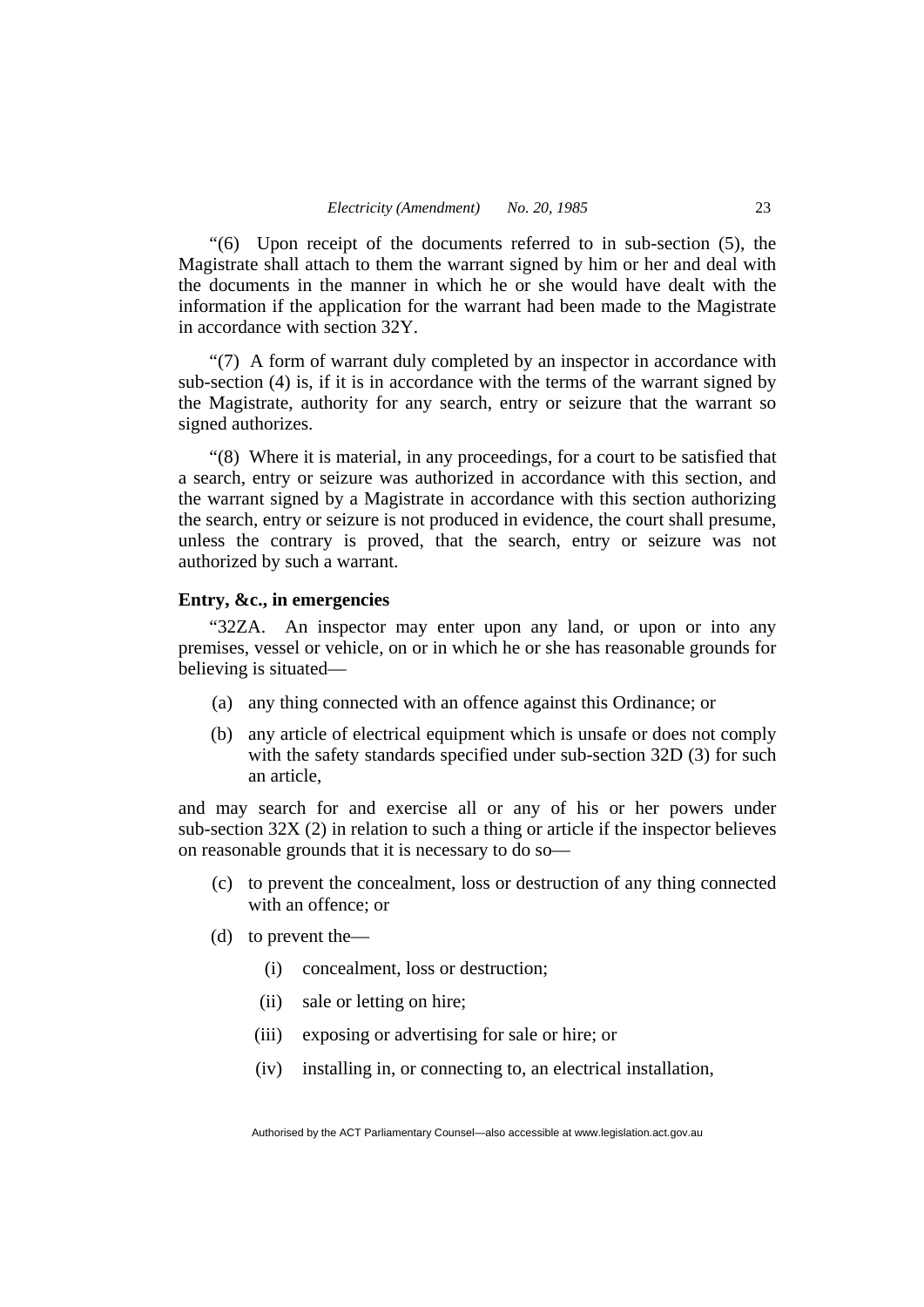of any article of electrical equipment which is unsafe or does not comply with the safety standards specified under sub-section 32D (3) for such an article,

and the search or entry is made in circumstances of such seriousness and urgency as to require and justify immediate search or entry and immediate exercise of the powers under sub-section 32X (2) without the authority of an order of a court or a warrant issued under this Part.

## **Obstruction of inspectors**

"32ZB. A person shall not hinder or obstruct an inspector in the exercise of his or her powers or the performance of his or her duties under this Ordinance.

Penalty: \$1,000 or imprisonment for 6 months.

# **Review of inspector's direction**

"32ZC. Where an inspector has given a direction in pursuance of paragraph 32 V (1) (d), the Authority shall, as soon as is practicable, review the direction and shall—

- (a) if the Authority is satisfied that the article of electrical equipment to which the direction relates is or is likely to become unsafe to use or does not comply with the relevant prescribed standards—confirm the direction; or
- (b) if it is not so satisfied—cancel the direction.

# *Division 4—Miscellaneous*

# **Review by Administrative Appeals Tribunal**

"32ZD. Application may be made to the Tribunal for a review of a decision of the Authority—

- (a) refusing to register a person as an approved first seller;
- (b) cancelling the registration of an approved first seller;
- (c) refusing to register a declaration of compliance;
- (d) suspending or cancelling the registration of a declaration of compliance;
- (e) refusing to approve premises as a testing laboratory for the purposes of this Ordinance;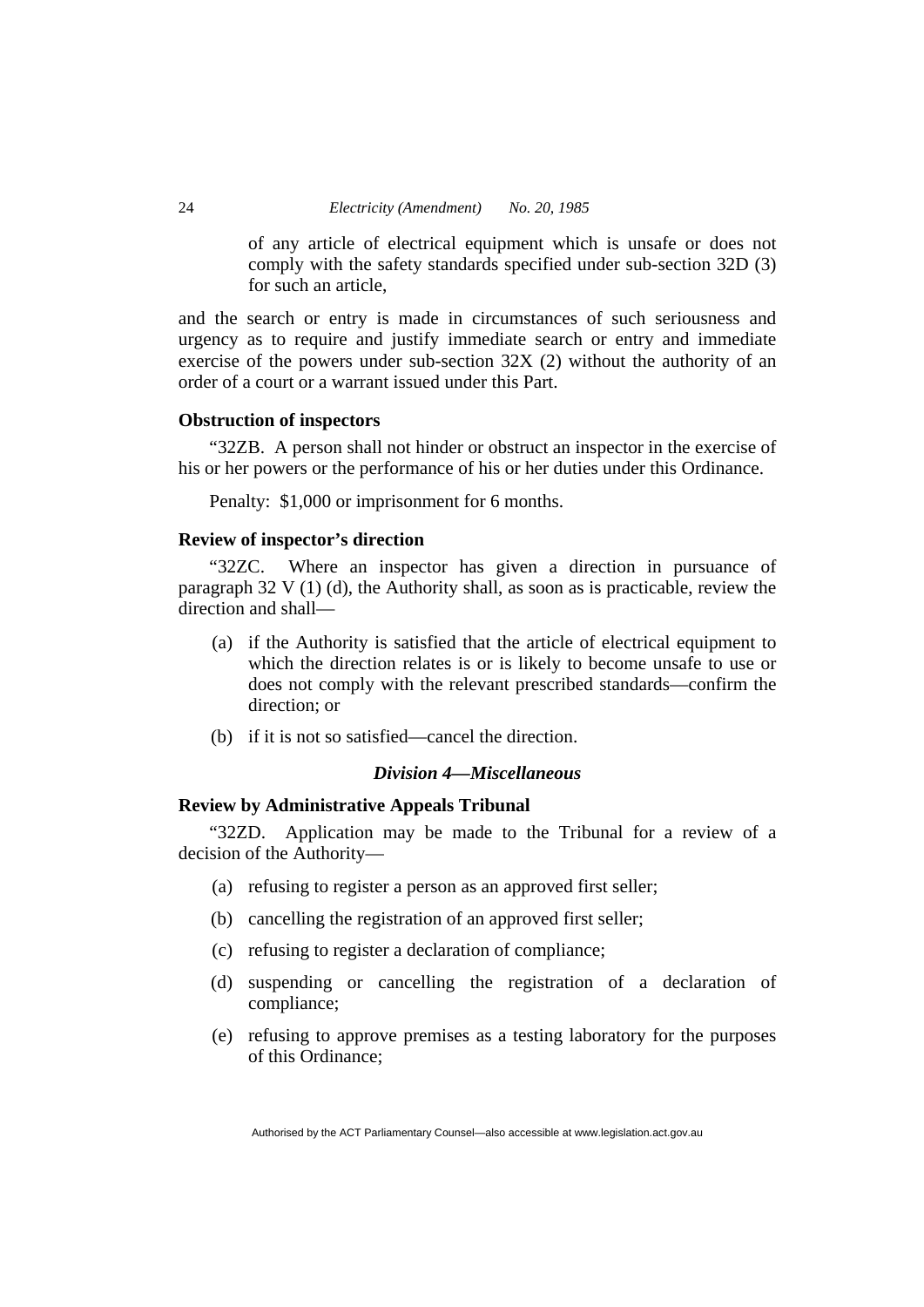- (f) cancelling the approval of premises as a testing laboratory for the purposes of this Ordinance;
- (g) giving a notice under section 32R;
- (h) under section 32ZC confirming a direction under paragraph  $32V(1)(d)$  by an inspector;
- (j) determining the period of registration of a declaration of compliance under sub-section 32J (3); or
- (k) not to reduce a period of suspension or to rescind the remainder of a suspension.

## **Notifications of decisions**

"32ZE. (1) Where the Authority makes a decision referred to in section 32ZD, the Authority shall cause a notice in writing to be given to the person whose interests are adversely affected by the decision—

- (a) setting out the decision, the findings on material questions of fact, referring to the evidence or other material on which those findings were based, and giving the reasons for the decision; and
- (b) including a statement to the effect that, subject to the *Administrative Appeals Tribunal Act 1975*, the person is entitled to apply to the Tribunal for a review of the decision.

"(2) The validity of a decision referred to in section 32ZD shall not be taken to be affected by a failure to include in a notice for the purpose of sub-section (1) a statement in accordance with paragraph (1) (b).

### **False representation**

"32ZF. A person who falsely represents that a declaration of compliance is registered under this Ordinance or the corresponding law of a State or another Territory is guilty of an offence punishable, on conviction, by a fine not exceeding—

- (a) in the case of a body corporate—\$5,000; or
- (b) in the case of a natural person—\$1,000.

# **Evidence of registration of declaration of compliance**

"32ZG. In any proceedings for an offence against this Part, a certificate purporting to be signed for or on behalf of the Authority or the regulatory authority for a State or another Territory to the effect that at a particular time a